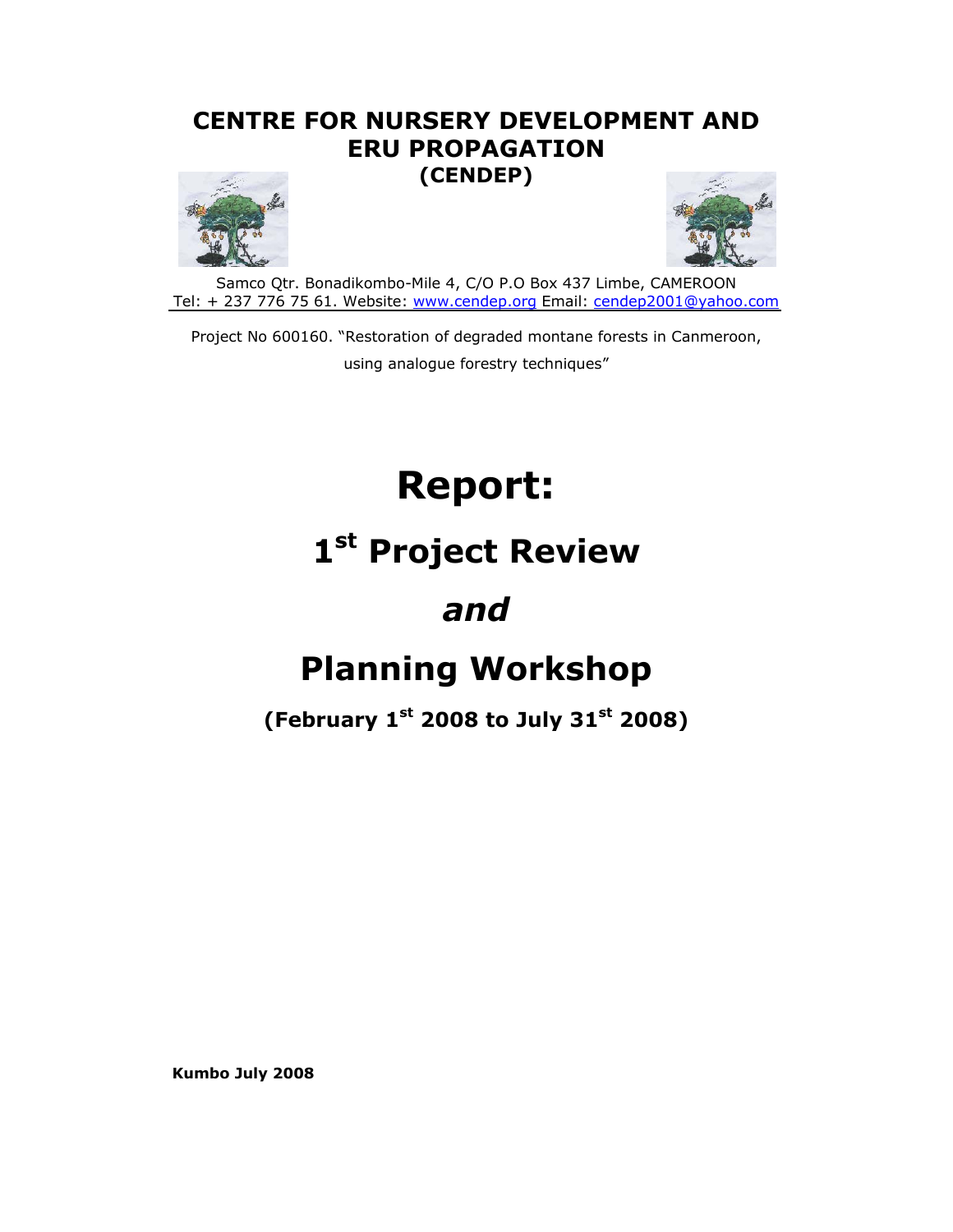

*Shrine (thatch house) located in the Mbiame community Forest* 

**Analogue Forestry is a forest management system that seeks to restore degraded forest lands, often replacing inefficient slash and burn agriculture or cattle ranching, with highly productive and biologically diverse regenerated forests capable of meeting the extractive needs of local populations (e.g. firewood, fodder, fruits, nuts, subsistence crops, timber) while supplying them with a supplemental income and an ecologically stable environment**.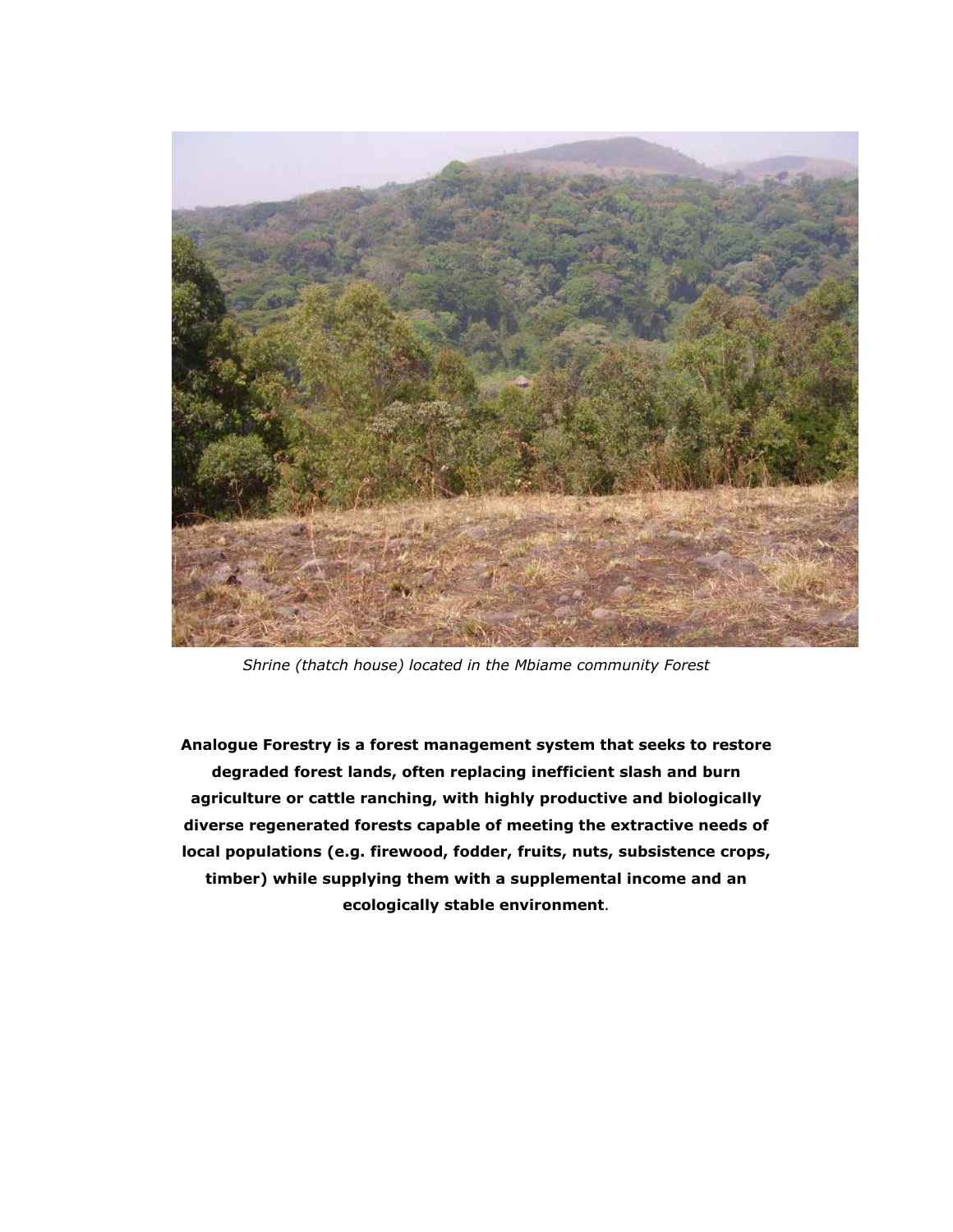#### **Executive summary**

Since February 2008, CENDEP has been working with stakeholders in Bui Division in a project to introduce analogue forestry in three communities. Funding for this project is provided by IUCN NL through the Ecosystem Grant Programme. The project aims at restoring degraded forest lands, improve forest cover around water catchments, and discourage inefficient slash and burn agriculture in favour of organic farming with the aim of improving food security, enhance income generating opportunities and promote the conservation of biodiversity.

On July  $31<sup>st</sup>$ , 2008, 40 participants meet in Kumbo to evaluate progress made in the first six months and to plan for the next six months. The main achievements of the project were: 2260 of the targeted 5000 stakeholders sensitized in seven communities; seven community nurseries established and a total of 4514 tree seedlings comprising 35 different species raised. 679 were transplanted in an area of approximately 3ha. Thirty (35) farmers were trained to practice analogue forestry on communal land (degraded forests areas and watershed areas earmarked for protection). 1 ha of eucalyptus was eradicated from the Baansam water catchment. An arboretum was established. Related achievements included the training on Practical Financial Management for NGOs that was attended by the Project's finance officer and the learning visit to the Rainforest Rescue International, Sri Lanka, by the Director to complete training on analogue forestry. CENDEP was selected by the New Forest Project as seed distributor for the World Seed Program, in Cameroon. Through sensitization, two neighbouring communities sharing a water catchment were brought together and this led to an amicable resolution of their differences. Main difficulties included low turn out for community work, demands for motivation by some community members during field work, shortage of seeds leading to some nurseries having bare seed beds after potting of germinated seeds. Further sensitization waas recommended to involve many more people in project activities and to emphasize that the benefits of the project are for the community and so they must take an active part and demonstrate their commitment to the continuation of field activities once CENDEP leaves.The need to keep and share statistics on tree planting was expressed. Reference was made to a fire incidence that ravaged trees planted at the Kitiwum man made forest and of which the community could not be compensated because they lacked documentary evidence to show that they had been involved in tree planting in the area.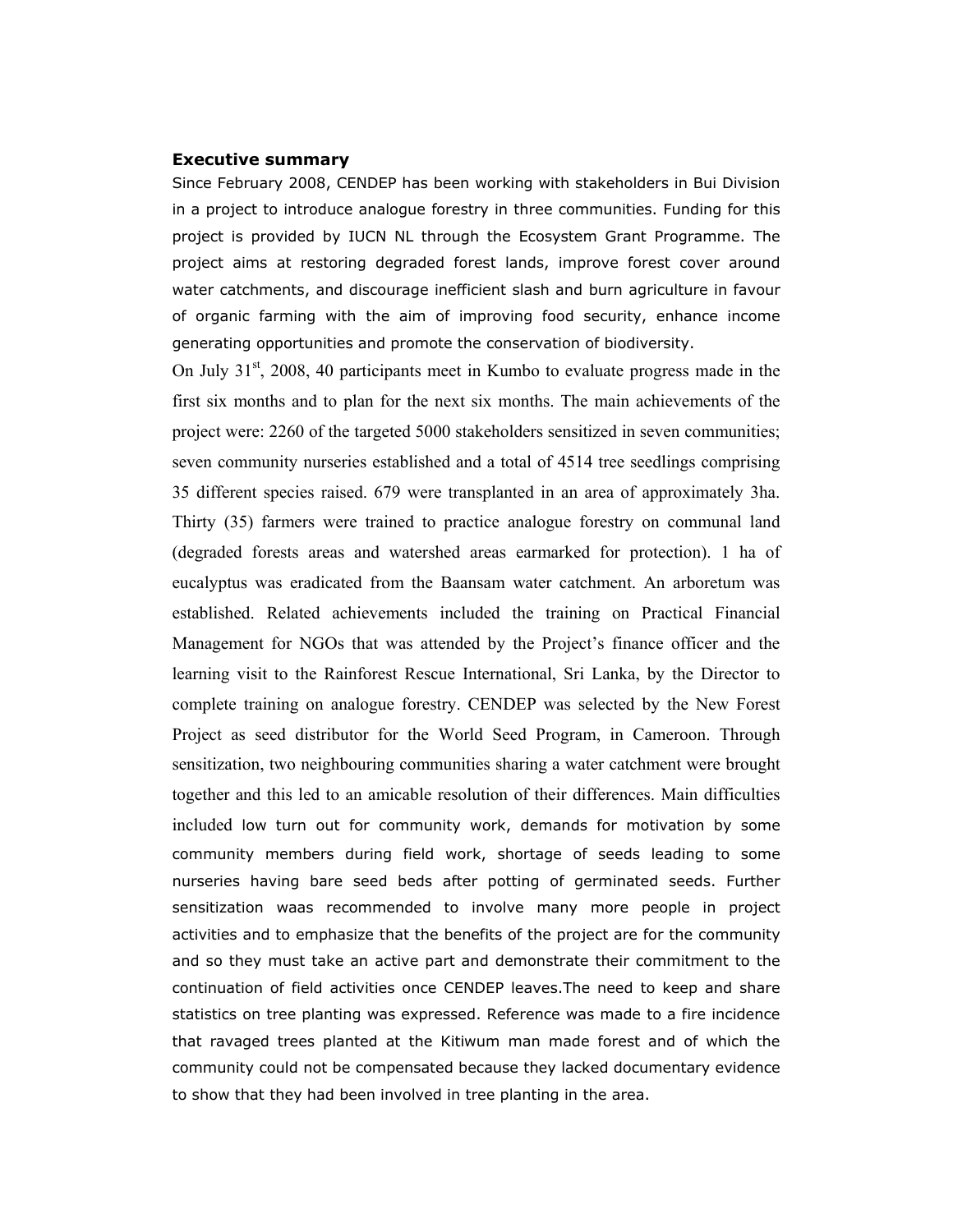**Contents**

| <b>EXECUTIVE SUMMARY</b>                                        | $\overline{\mathbf{3}}$ |
|-----------------------------------------------------------------|-------------------------|
| <b>SUMMARY</b>                                                  | 5                       |
| <b>INTRODUCTION:</b>                                            | 5                       |
| <b>WORKSHOP PROCESS:</b>                                        | 6                       |
| PLANNED ACTIVITIES FOR THE PERIOD                               | $\overline{7}$          |
| <b>MAIN ACHIEVEMENTS</b>                                        | 8                       |
| <b>DIFFICULTIES ENCOUNTERED</b>                                 | 8                       |
| <b>SUGGESTIONS/OBSERVATIONS</b><br><b>GENERAL OBSERVATIONS:</b> | 9<br>$\boldsymbol{9}$   |
|                                                                 |                         |
| <b>ANNEXES:</b>                                                 | 10                      |
| <b>ANNEX1: MBIAME FIELD REPORT</b>                              | 10                      |
| <b>ANNEX 2: FIELD REPORT FOR KITIWUM/SOP/WVEM CLUSTER</b>       | 15                      |
| <b>ANNEX 3: PROJECT OPPORTUNITIES</b>                           | 20                      |
| <b>ANNEX 4: GROUP WORK</b>                                      | 26                      |
| 4.1: GROUP I - WATER AND FOREST MANAGEMENT COMMITTEES           | 26                      |
| 4.2: GROUP II: FARMERS<br>4.3: GROUP III: GOVERNMENT AND NGOS   | 27                      |
|                                                                 | 28                      |
| <b>ANNEX 5: REACTIONS TO THE PRESENTATIONS</b>                  | 29                      |
| <b>MBIAME:</b>                                                  | 29                      |
| <b>KITIWUM/SOP AND WVEM CLUSTER</b>                             | 30                      |
| <b>CDM/CARBON TRADE PRESENTATION</b>                            | 30                      |
| <b>ANNEX 6: LIST OF PARTICIPANTS</b>                            | 31                      |
| <b>ANNEX 7: WORK SHOP PROGRAM</b>                               | 32                      |
|                                                                 |                         |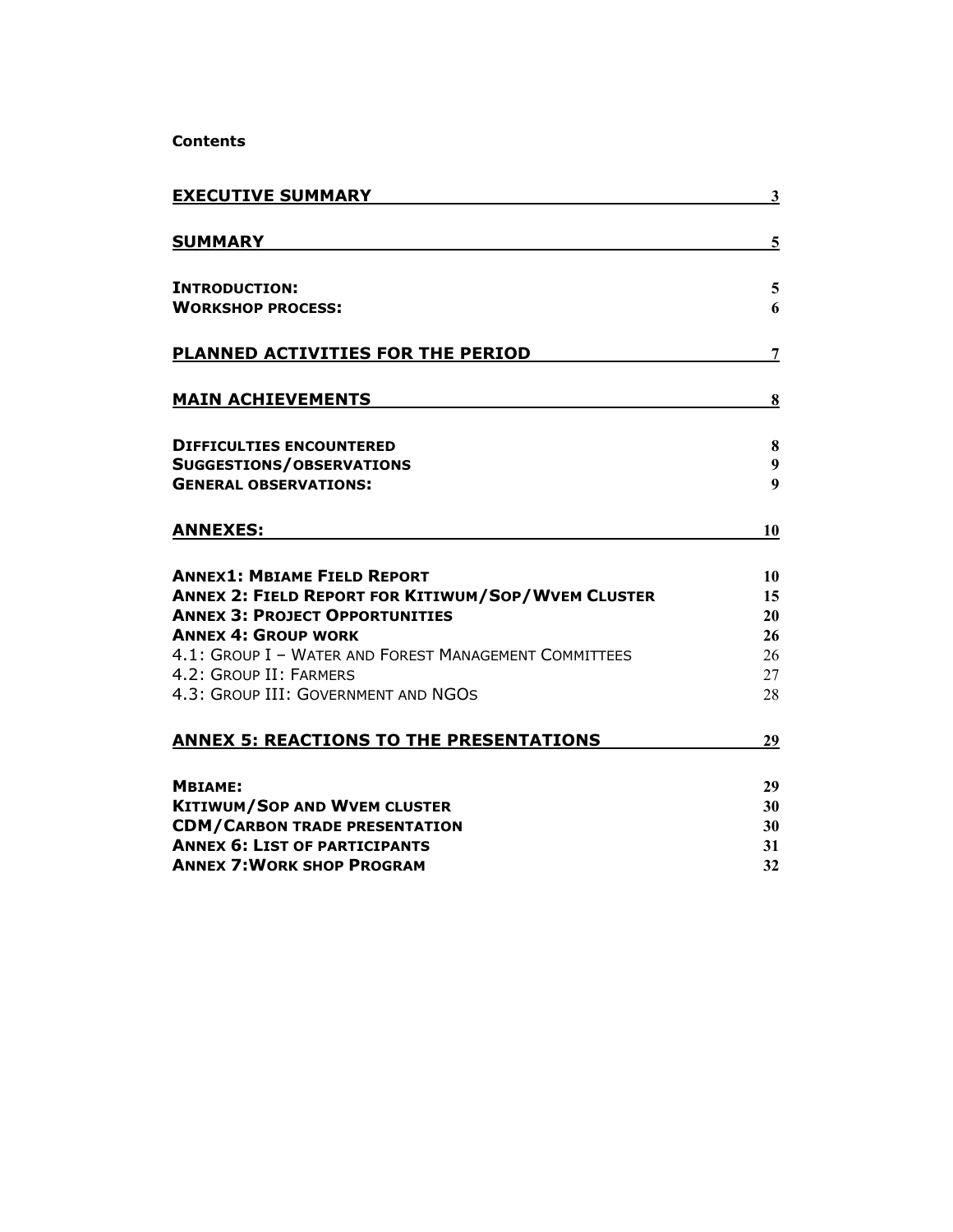#### **Summary**

#### *Introduction:*

The Centre for Nursery Development and Eru Propagation (CENDEP) is a grassroots organization. It is an offspring of a farmers group that was trained in 1999 on the domestication of a forest vegetable known as Eru (Gnetum africanum). CENDEP has as mission to assist and/or train local people in the domestication, sustainable production and marketing of Non Timber Forest Products (NTFPs) and agricultural products of economic importance and in the sustainable management of natural resources. It also engages in analogue forestry for the restoration of degraded forest lands, improve forest cover around water catchments, and discourage inefficient slash and burn agriculture in favour of organic farming with the aim of improving food security, enhance income generating opportunities and promote the conservation of biodiversity in the montane forests of Cameroon.

Since February 2008, CENDEP has been working with stakeholders in Bui Division in a project to introduce analogue forestry in three communities and nearby villages. Funding for this project is provided by IUCN NL through the Ecosystem Grant Programme.

The objective of the project is to contribute in resolving environmental problems resulting from:

- a. extensive subsistence agriculture and low harvests,
- b. weak community tenure rights that lead to unsustainable resource use and
- c. the introduction of invasive species in former forest sites.

To ensure participatory monitoring and evaluation, six-monthly review and planning workshops were programmed with the following objectives:

- 1. to evaluate progress;
- 2. to plan for the next six months and
- 3. to make recommendations for amendment of agreed activities so that corrective measures can be taken to ensure maximum achievement of project results**.**

The first workshop took place on Thursday July 31<sup>st</sup> 2008 at CENDEP's Regional Office in Kumbo from 9:30 am to 5:30pm. Participants at the workshop came form Mbiame, Kitiwum, Sop, Wvem, Kikaikela'aki, Ngomrin and Jakiri. The following government services were represented by their respective Divisional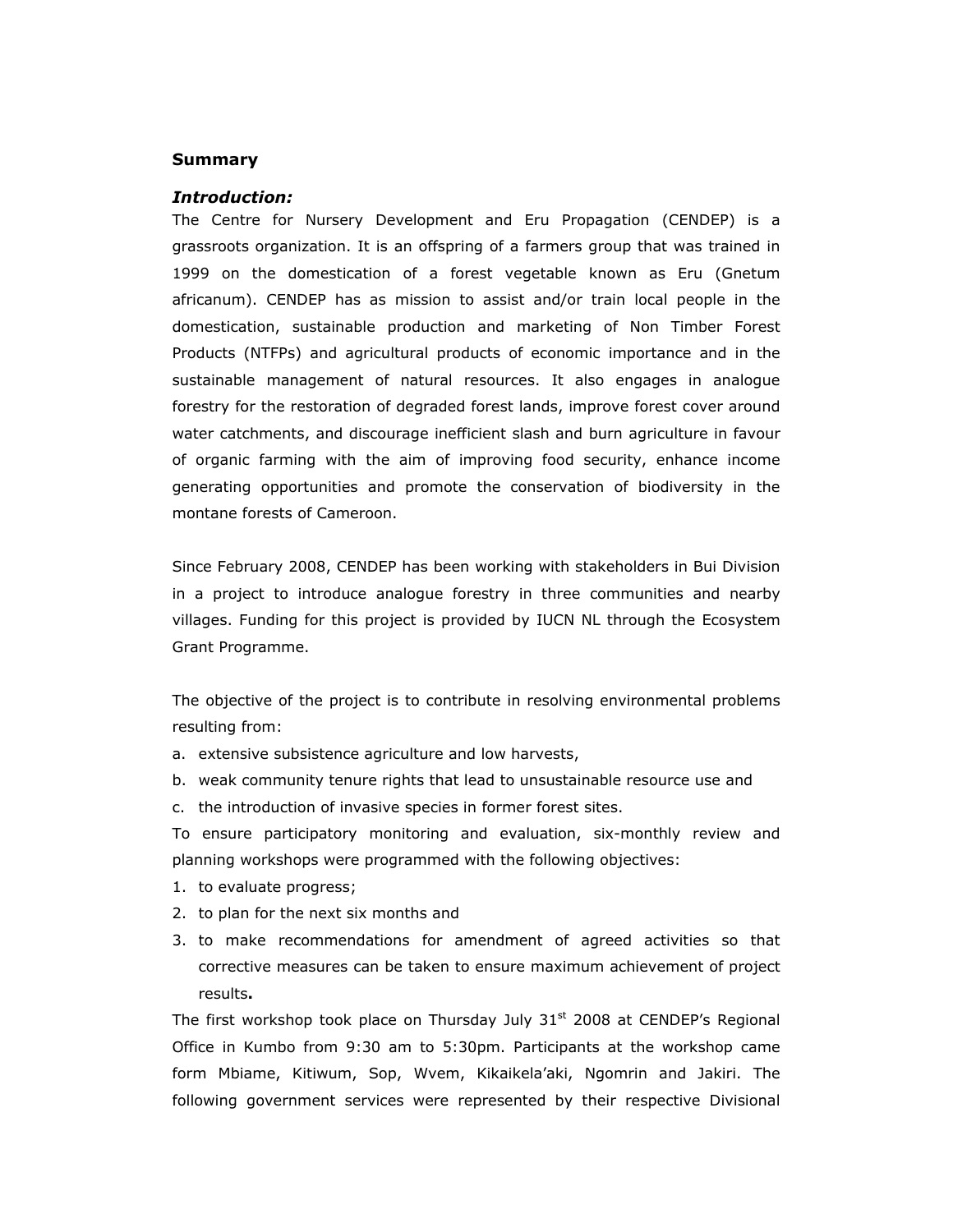Delegates: MINADER, MINEP, MINFOF. Also present were representatives from the councils of Jakiri, Mbiame, Kumbo, as well as other local NGOs and CIGs some of whom are collaborating with CENDEP in the implementation of this project. The lone media house present was the catholic newspaper "L'Effort Camerounais".

#### *Workshop process:*

The executive Director of CENDEP opened the workshop by thanking all the participants who turned out for the meeting. He explained the reason for the meeting and encouraged all present to actively participate to ensure that the actions that would result from the workshop should contribute in improving the way the project was being run in order to ensure success.

This led to an introduction of the workshop and presentation of the workshop objectives by Mr. Tanda Godwin. The Project coordinator, Mr. Wirsiy Eric then gave an overview of the analogue forestry project during which he recounted the history of the project from the training on analogue forestry to the feasibility studies that led to the development of a proposal that was financed by IUCN NL through the Ecosystem Grant Programme. He regretted the fact that due to the desire by CENDEP to be efficient, not all the communities that were consulted during the feasibility studies and who had indicated their desire to be part of the project could be included in the project. He however reassured that efforts were being made to acquire funding to extend the project activities to as many communities as possible.

This was followed by presentations of field reports by the two community facilitators, Jivirka Ernestine and Lawir Felix Yuven. Mr Periementah Kutchoteh Ndzefemmegho; Forest and nature conservation officer ended the presentations with a talk on the opportunities that this project offered to the project beneficiaries and the world at large. He talked specifically about the emerging carbon trade through the Clean Development Mechanism that evolved from the Kyoto protocol which is an international treaty adopted in Kyoto, Japan, in 1997 but only came into force in 2005, when the required minimum number of countries finally ratified it. He explained that the protocol attempts to address the problem of global climate change and sets legally binding limits on the anthropogenic emissions of significant "greenhouse gases" (GHG) that traps heat and are thought to be accumulating in the atmosphere at a level sufficient to change the Earth's atmosphere. Each presentation was followed by a question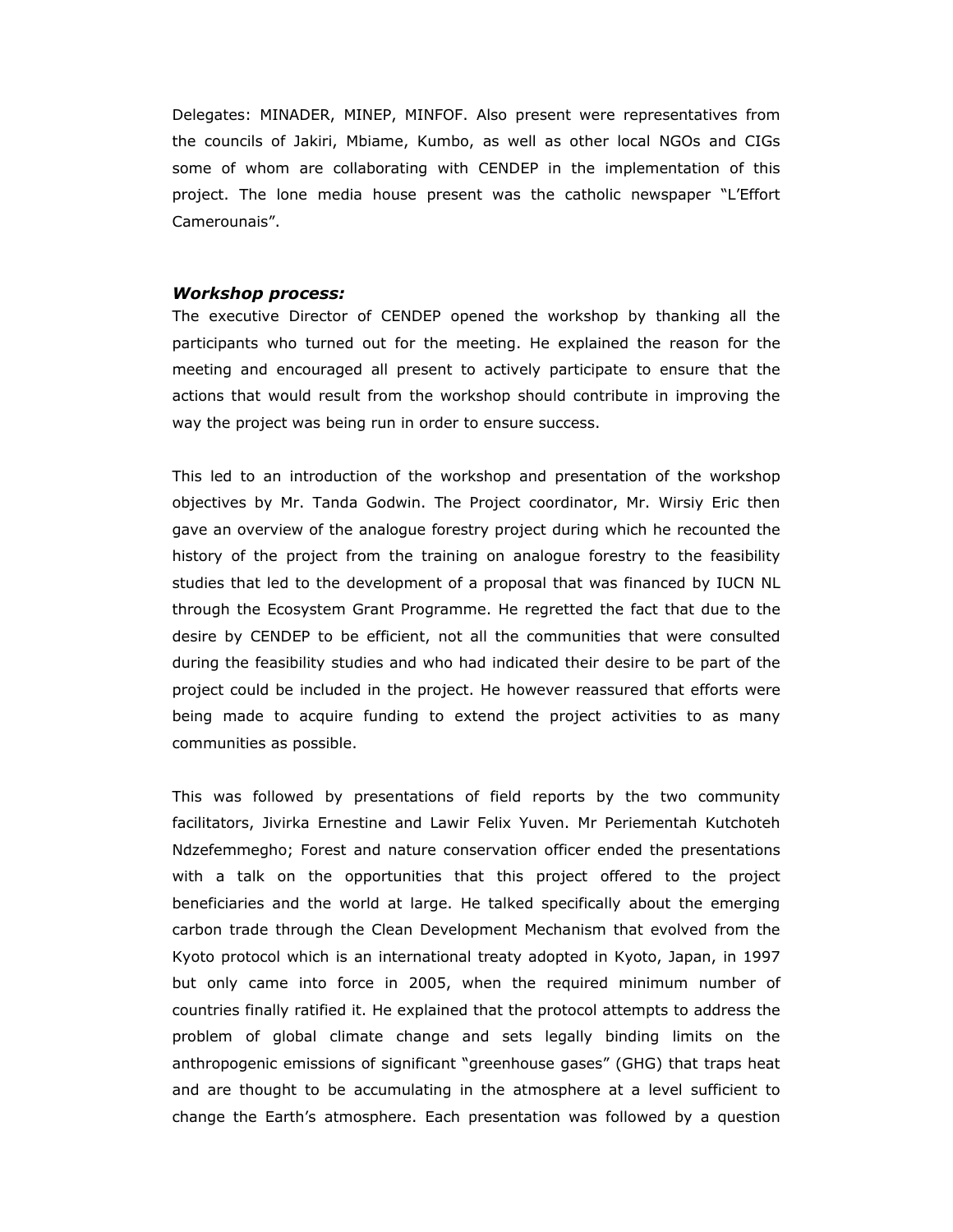and answer session during which issues were clarified and suggestions/recommendations made. The presentations are on the annex to this report. Participants were then divided into three groups and presented a topic to debate on. Group I made up of Water and Forest Management Committees members from the different project communities were asked to suggest activities they think if promoted can enable them to generate income to run their activities when the project ends

Group II was made up of farmers and had a similar task. They were asked to suggest self sustaining activities they thought if promoted could improve on their income.

Group III was composed of representatives of government ministries present and the other Non Governmental Organisations. They were asked to suggest actions that could be taken with local NGOs and central administration with respect to land-use planning in order to effectively compete for projects involving climate change mitigation. The findings of the various groups (annex ….) were presented in the plenary followed by discussions. The workshop ended at 5.30pm with observations from the representatives of the government services present and closing remarks by the executive Director who wished participants a safe trip back to their communities and places of work. The next appointment was fixed for January 2009.

#### **Planned activities for the period**

The main planned activities for this reporting period were to carry out:

- I. Project initiation workshop with objectives to:
	- a. present to the project implementation team as well as collaborators, the required information, skills and guidelines necessary for the successful implementation of the Project.
	- b. inform collaborators, relevant government ministries about the project in the target areas,
	- c. introduce collaborators to the concepts and practice of analogue forestry and prepare them towards its implementation.
- II. baseline survey (socio-economic and physiognomic), to:
	- a. to provide baseline information on the socio-economic environment and resource use necessary to inform decision making for the promotion of Analogue Forestry and the improvement of three degraded water catchments through enrichment planting in three communities in Bui Division.
	- b. Understand the physiognomic and ecological functions of the remnant forest in view of their replication in the chosen sites of our intervention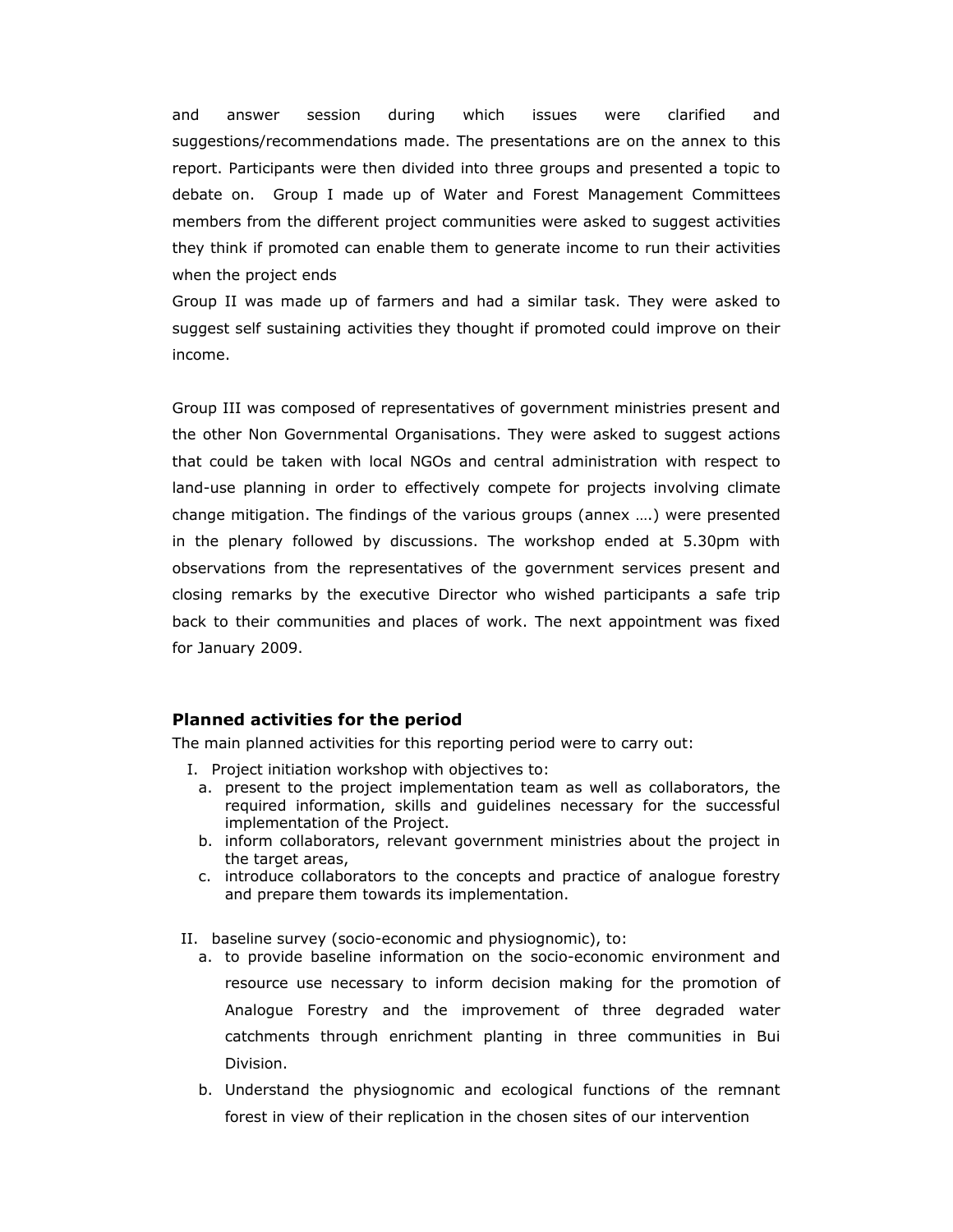III. Sensitization meetings:

The objective was to raise awareness on the functions, products and services of traditional forests followed by design of farmland in both man-made and natural ecosystems (remnant forests) integrating the needs of the farmer and the local environment.

- IV. eradication of invasive species from forest and water catchment areas
- V. Seed collection and establishment of tree nurseries to meet with farm design needs,
- VI. establishment of an arboretum to conduct propagation trials and for the multiplication/storage and distribution of seeds/seedlings
- VII. tree planting, and
- VIII. training on pasture improvement and organic farming;

#### **Main achievements**

2260 of the targeted 5000 stakeholders were sensitized in seven communities. Seven community nurseries were established and a total of 4514 tree seedlings comprising 35 different species were raised. 679 were transplanted in an area of approximately 3ha. Thirty (35) farmers were identified to practice analogue forestry on communal land (degraded forests areas and watershed areas earmarked for protection). Of this number 14 signed agreements with the communities through the Forest Management Committees mediated by the Divisional Officer. 1 ha of eucalyptus from eradicated from the Baansam water catchment. School children were reached through an environmental education programme earmarked for schools in the project area. 3 of the five targeted schools were reached. An arboretum was established. Related achievements included the training on Practical Financial Management for NGOs that was attended by the Project's finance officer and the learning visit to the Rainforest Rescue International, Sri Lanka, by the Director to complete training on analogue forestry started in Zimbabwe in October 2006. CENDEP was selected by the New Forest Project as a seed distributor for the World Seed Program, in Cameroon. Through sensitization, two neighbouring communities sharing a water catchment were brought together and this led to an amicable resolution of their differences.

#### *Difficulties encountered*

The major difficulties encountered was the low turn out for community work, demands for motivation by some community members during field work (comparison with past projects), persistent doubts if the project would succeed, shortage of seeds leading to some nurseries having bare seed beds after potting of germinated seeds.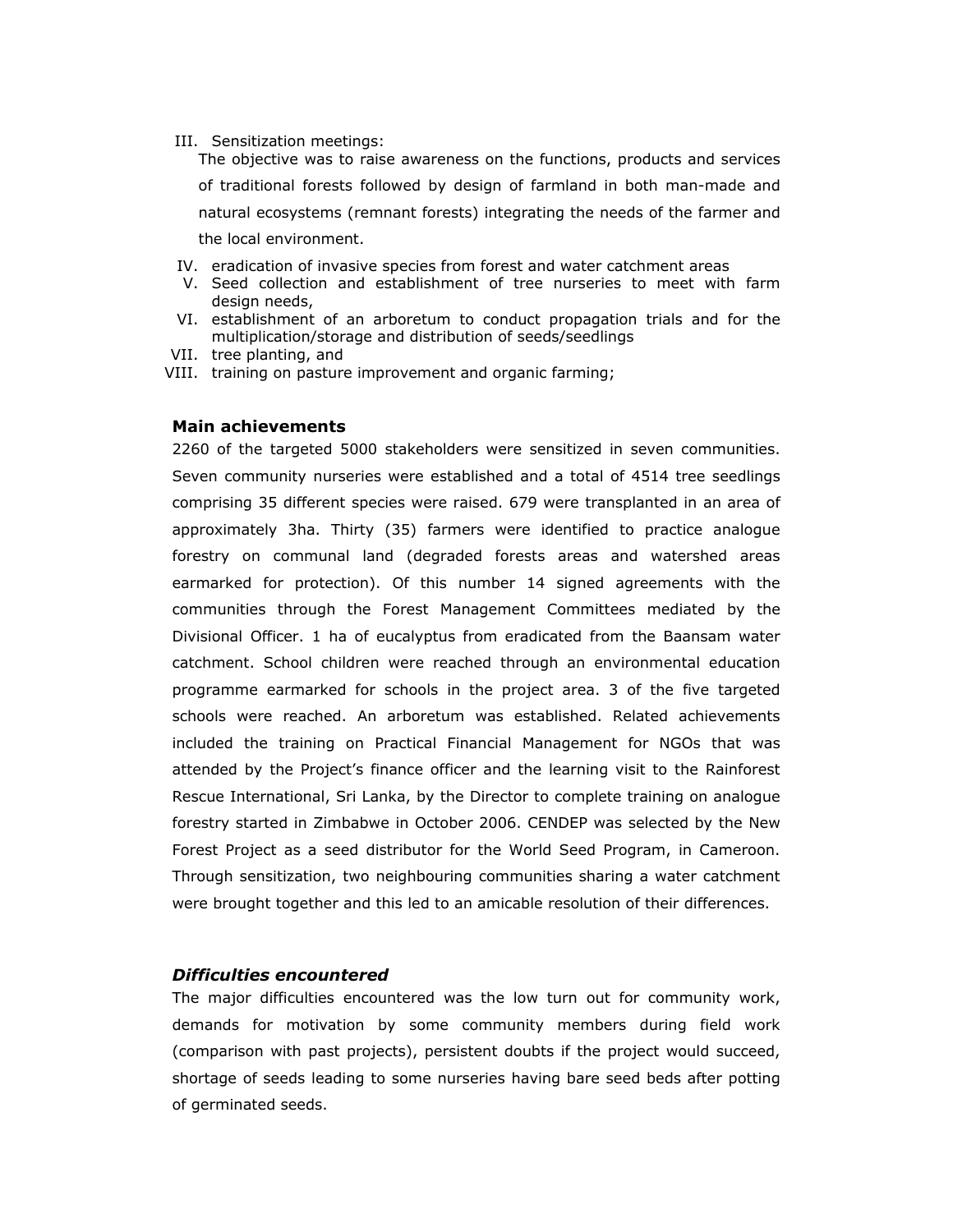#### *Suggestions/observations*

Sensitization will continue to involve many more people in project activities and to emphasize that the benefits of the project are for the community and so they must take an active part and demonstrate their commitment to the continuation of field activities once CENDEP leaves. Traditional groupings that were not reached during the reporting period would be reached

#### *General observations:*

The Divisional Delegate of Agriculture and Rural Development appreciated the results achieved by CENDEP in its six months of field activities. He reiterated the fact that Cameroon law forbids farming on water catchment sites. This led to a debate whereby the KItiwum Community demonstrated how without agriculture they would not have made the progress so far achieved on the protection of their water catchment. The team from CENDEP explained the nature of agriculture (organic) that the project was promoted and that there should be no fear of agrochemicals contaminated ground water. Besides the farmers were only there for a precise duration of time and under strict supervision/agreements (ref: agreements signed with forest/water management committees) It was finally agreed that controlled farming be carried out in water catchments to avoid unforeseen water blemishing.

The Delegate of MINEP (Environment and Nature Protection) was enthused by the success made so far and emphasized on a continuous collaboration to ensure the successful implementation of the Analogue Forestry project. He pointed out that the inclusion of raffia bushes in the analogue forestry system is necessary as it is one of the most lucrative household income generator in the project communities that is all the time minimized.

#### Closing remarks:

The Director of CENDEP expressed his happiness on the success of the workshop and assured participants that their contributions shall be taken into consideration in the future implementation of the project. He then declared the workshop close and wished all participants travelling mercies to their respective destinations.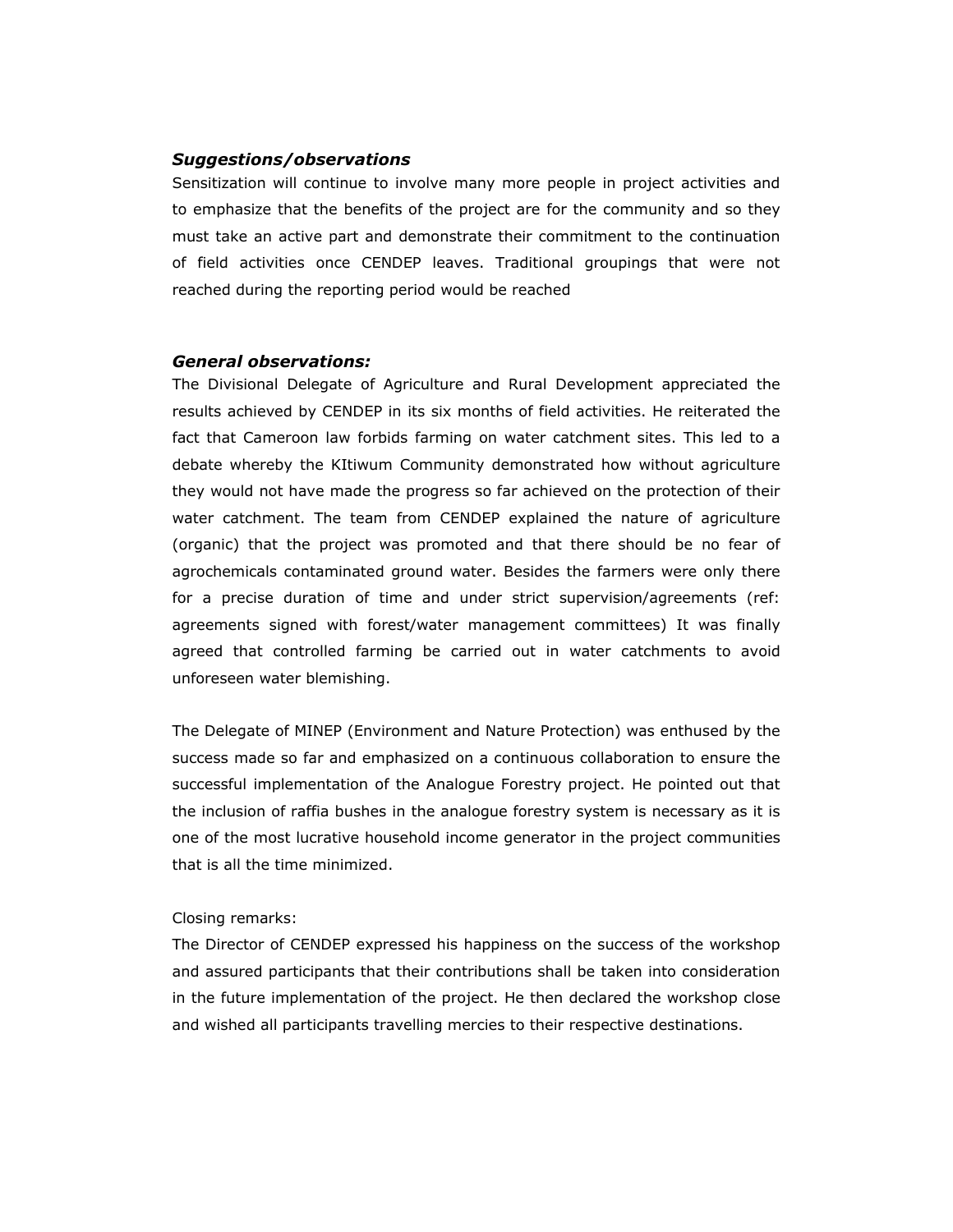**Annexes:** 

### *Annex1: Mbiame Field Report*

#### **SIX MONTHLY PROJECT REPORT PRESENTATION**

#### **MBIAME.**

**Presented by: LAWIR FELIX YUVEN LAWIR FELIX YUVEN Community Facilitator Community Facilitator Tel: 77 92 37 18; Email: lawir27@yahoo.com Tel: 77 92 37 18; Email: lawir27@yahoo.com**

## PLAN OF PRESENTATION

- **INTRODUCTION**
- **PLANNED ACTIVITIES**
- ACHIEVEMENTS
- DIFFICULTIES
- **RECOMMENDATIONS**
- ACTIVITIES FOR COMING 6 MONTHS
- CONCLUSION
- $\rightarrow$  **QUESTIONS**

## INTRODUCTION

- MBIAME is located in Mven Sub Division with a population of more than 30,000 inhabitants. It has a communal natural forest of about 1000 hectares. 300 hectares of pure forest cover and 700 hectares of degraded land.
- AF technology was used to contribute in the restoration of the degraded compartments of the forest. It was also used in the protection of the Baansam water catchment in the Northern part of the forest.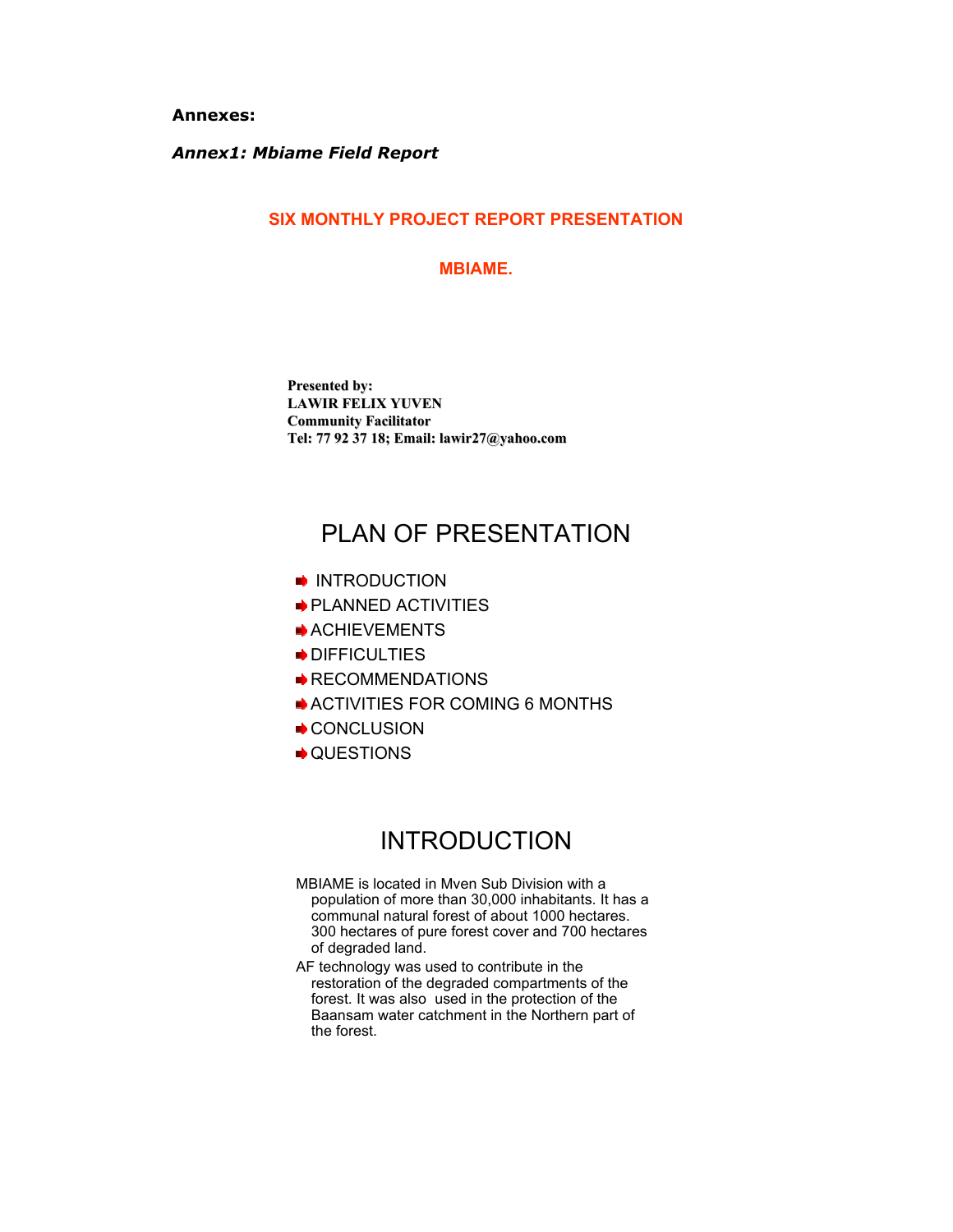## PLANNED ACTIVITIES.

- ¾ AWARENESS RAISING.
- ¾ NURSERY ESTABLISHMENT.
- ¾ BASELINE SOCIO-ECONOMIC SURVEY.
- ¾ SELECTION OF INTERESTED FARMERS.
- ¾ ERADICATION OF INVASIVE SPECIES FROM FOREST AND CATCHMENT AREAS.
- ¾ENVIRONMENTAL EDUCATION FOR SCHOOLS.

## PLANNED ACTIVITIES (cont.)

- $\triangleright$  ON-FARM TRAINING AND DEMONSTRATIONS.
- ¾ REVIVING AND STRENGTHENING FOREST MANAGEMENT COMMITTEE (MCFMC).
- $\triangleright$  TREE PLANTING

## ACHIEVEMENTS

- **AT LEAST 50-60% OF STAKEHOLDERS** HAVE AN IDEA ABOUT AF.
- + A WELL FENCED NURSERY ALREADY IN PLACE.
- **BASELINE SOCIO-ECONOMIC SURVEY** CONDUCTED IN ALL THE PROJECT SITES.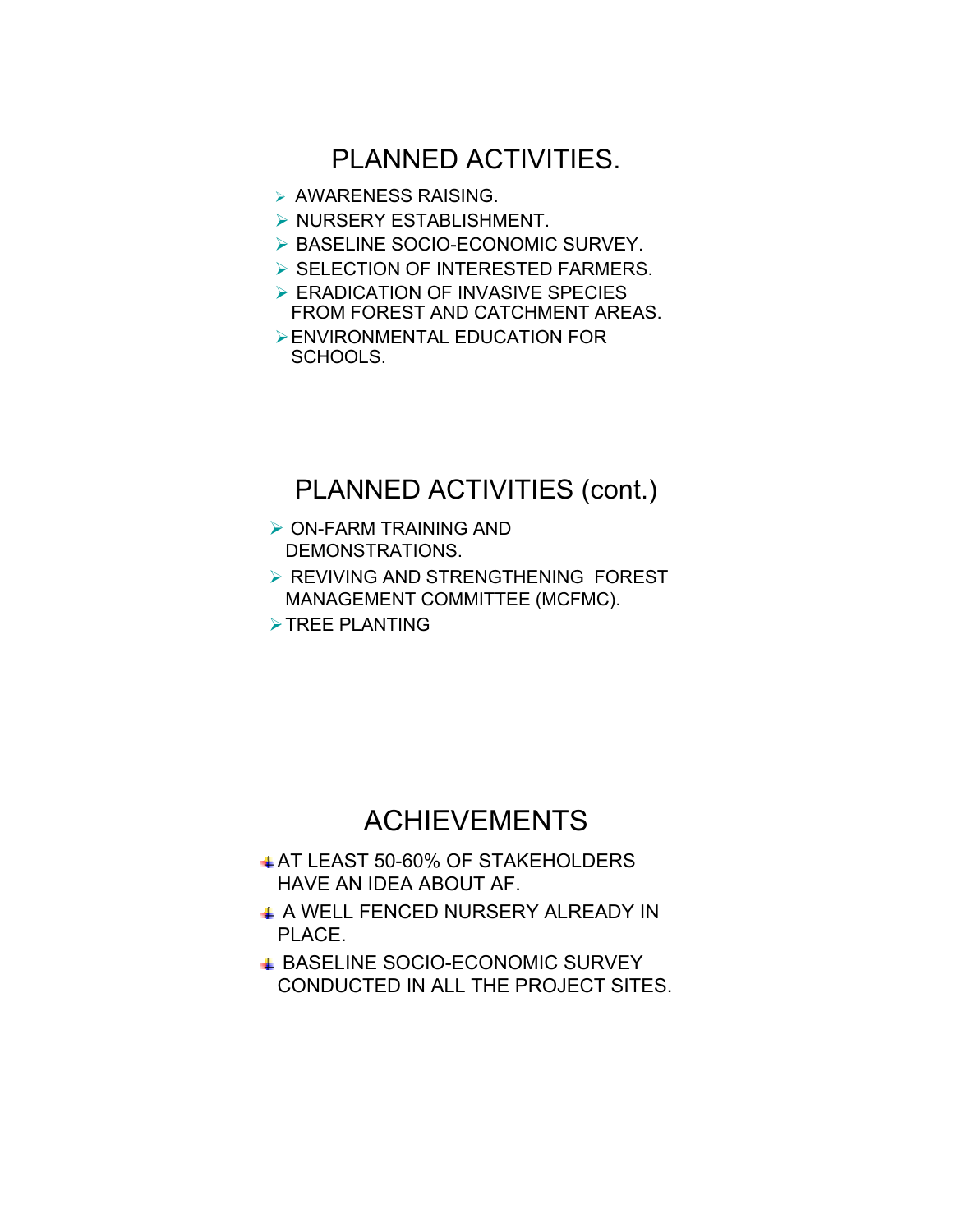## ACHIEVEMENTS (cont)

- **↓ 14 INTERESTED FARMERS ALREADY** SELECTED FOR CULTIVATION IN DEGRADED FOREST AREAS.
- **4 ABOUT 1HA OF EUCALYPTUS HAVE** BEEN COMPLETELY ERADICATED FROM THE CACTHMENT.
- ENVIRONMENTAL CLUBS CREATED IN TWO SCHOOLS.

## ACHIEVEMENTS (cont)

- TRAININGS AND DEMONSTRATION ON COMPOSTING, AGRO FORESTRY,AND PASTURE MANAGEMENT CARRIED OUT.
- **4 A NEW FUNCTIONAL MANAGEMENT** COMMITTEE HAS BEEN PUT IN PLACE.
- **4 MORE THAN 600 TREES ALREADY** PLANTED AT THE FOREST.

## **DIFFICULTIES**

- **& LOW TURN OUT FROM PARTICIPANTS.**
- **STOO MUCH COMPARISM WITH PAST** PROJECTS.
- **M** DEMANDS OF SPECIAL MOTIVATION BY PARTICIPANTS.
- **SOUBTS OF WHETHER THE AF WILL** SUCCEED.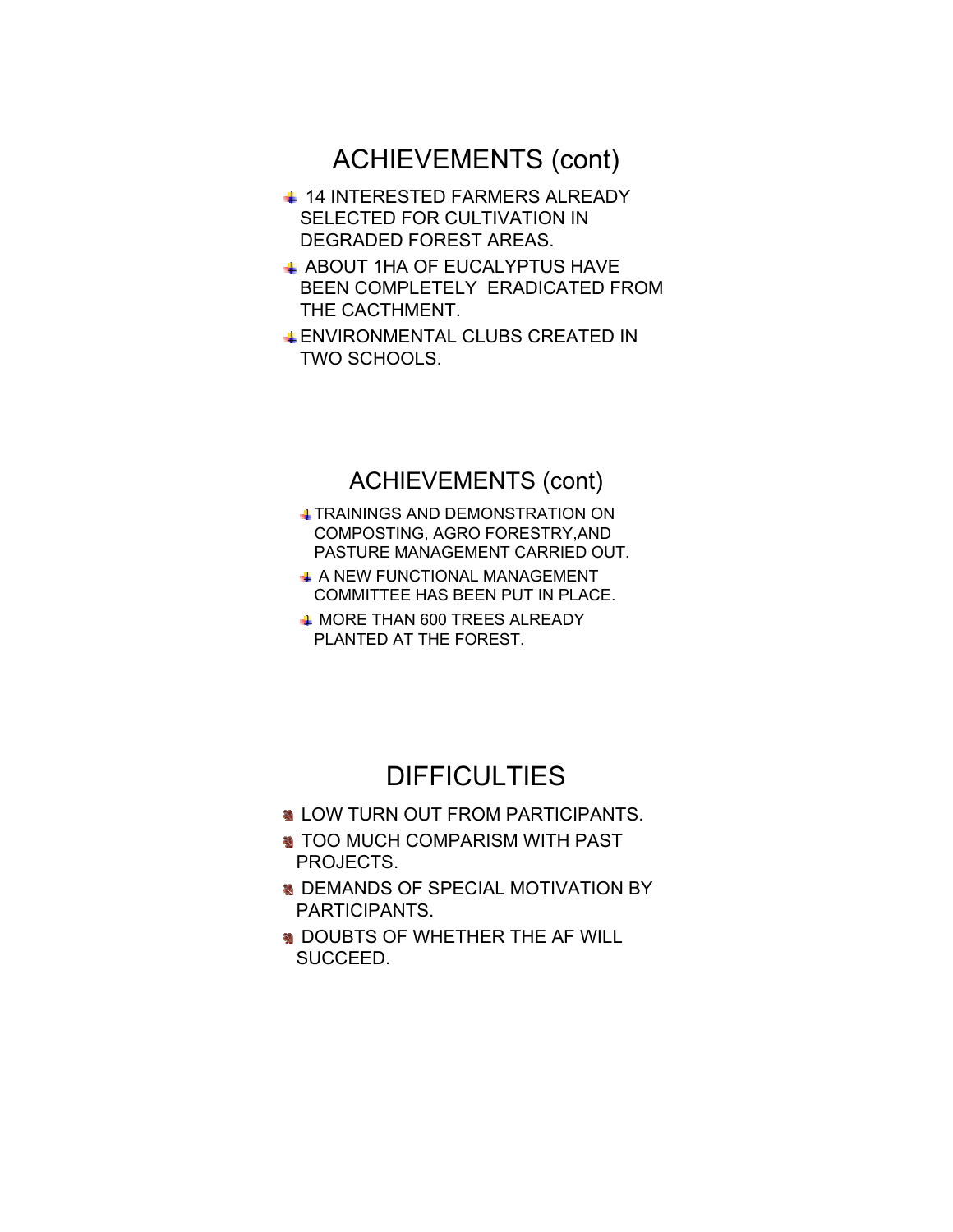## RECOMMENDATIONS.

- **O MORE SENSITISATION BE CARRIED OUT** FOR COMMUNITIES TO KNOW THE ROLE THEY HAVE TO PLAY AS BENEFICIARIES.
- MANAGEMENT COMMITTEE MEMBERS SHOULD PLAY THEIR ROLES AS FLAG BEARERS.

### ACTIVITIES FOR COMING 6 MONTHS.

- **ROUTINE NURSERY MANAGEMENT.**
- ESTABLISHMENT OF SCHOOL TREE NURSERIES
- **SCHOOL OUTREACH EE PROGRAMS**
- DEMARCATION OF DEGRADED FOREST BOUNDARIES
- **EXCHANGE VISITS BETWEEN PROJECT COMMUNITIES.**
- $\bullet$  **CONSTRUCTION OF WATER RETENTION POOLS FOR WILDLIFE**
- **O BUSH FIRE TRACING CAMPAIGN**
- $\circ$  **CONTINUOUS ERADICATION OF INVASIVE SPECIES**
- **CONTINUOUS TREE PLANTING IN DEGRADED AREAS**
- **CONTINOUS ON FARM TRAINING AND** DEMONSTRATION

ACTIVITIES FOR COMING 6 MONTHS (cont).

- **ADDITIONAL CAPACITY BUILDING FOR THE** MCFMC
- PRODUCTION AND DISTRIBUTION OF AF INFORMATION PACKS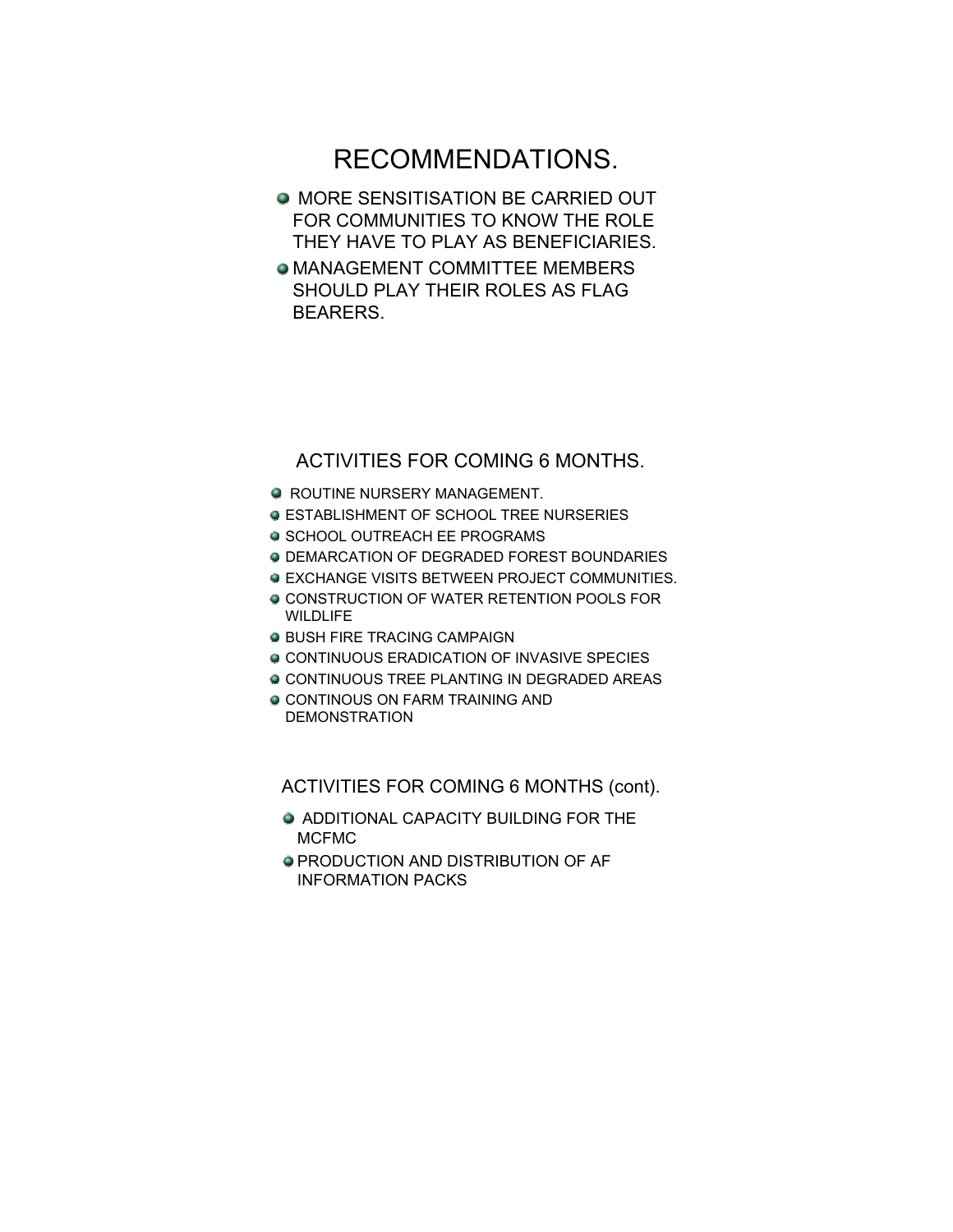## CONCLUSION.

- GIVEN THE POTENTIALS OF AF AS AN INNOVATION IN BUI IN GENERAL AND MBIAME IN PARTICULAR; THERE MUST BE AN IMPENDING NEED FOR STAKEHOLDER IMPLICATION FOR IMPROVED AND REALISTIC BENEFITS AS IT IS THE CASE IN OTHER PARTS OF THE WORLD WHERE THIS TECHNOLOGY IS FAST GAINING GROUNDS.
- Conclusively, AF in Mbiame should be a role model capable of being replicated in other neighbouring communities

## END OF PRESENTATION

## ANY QUESTIONS?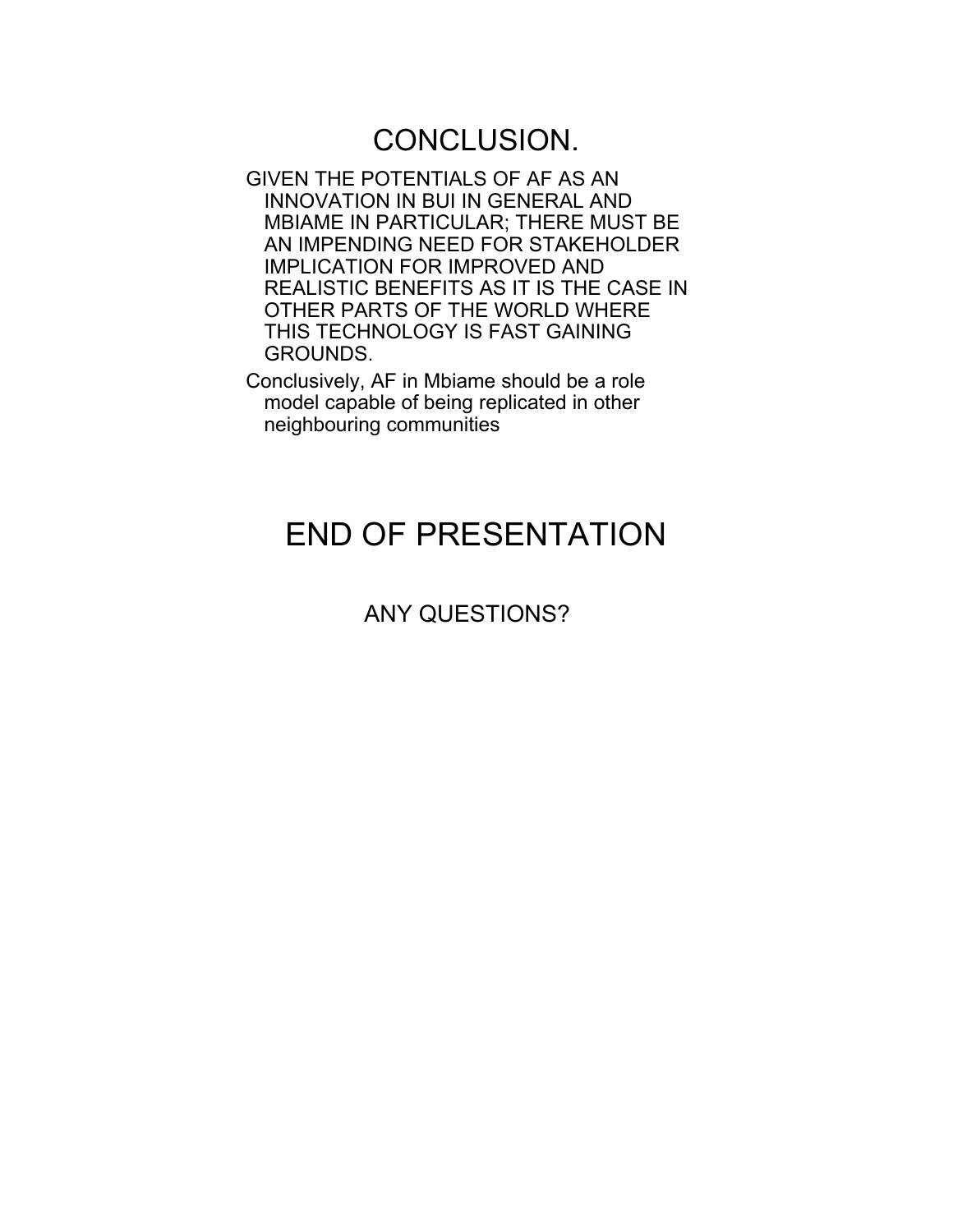#### *Annex 2: Field Report for Kitiwum/Sop/Wvem Cluster*

### SIX MONTHLY PROGRESS REPORT FOR KITIWUM/SOP ZONE

PRESENTED BY JIVIRKA ERNESTINE FONREM NYUYFODZE

**COMMUNITY FACILITATOR FOR KITIWUM AND SOP/WVEM.**

## INTRODUCTION

Analog forestry is a system of planting trees with different species to develop economically productive ecological systems that are similar in structure and function to a natural forest ecosystem.

In my working area this technique was used in the protection of water catchments. This was achieved through the implementation of the following activities:

- Awareness raising/sensitization
- Establishment of community nurseries
- Base-line socio-economic survey
- Follow-up of Nurseries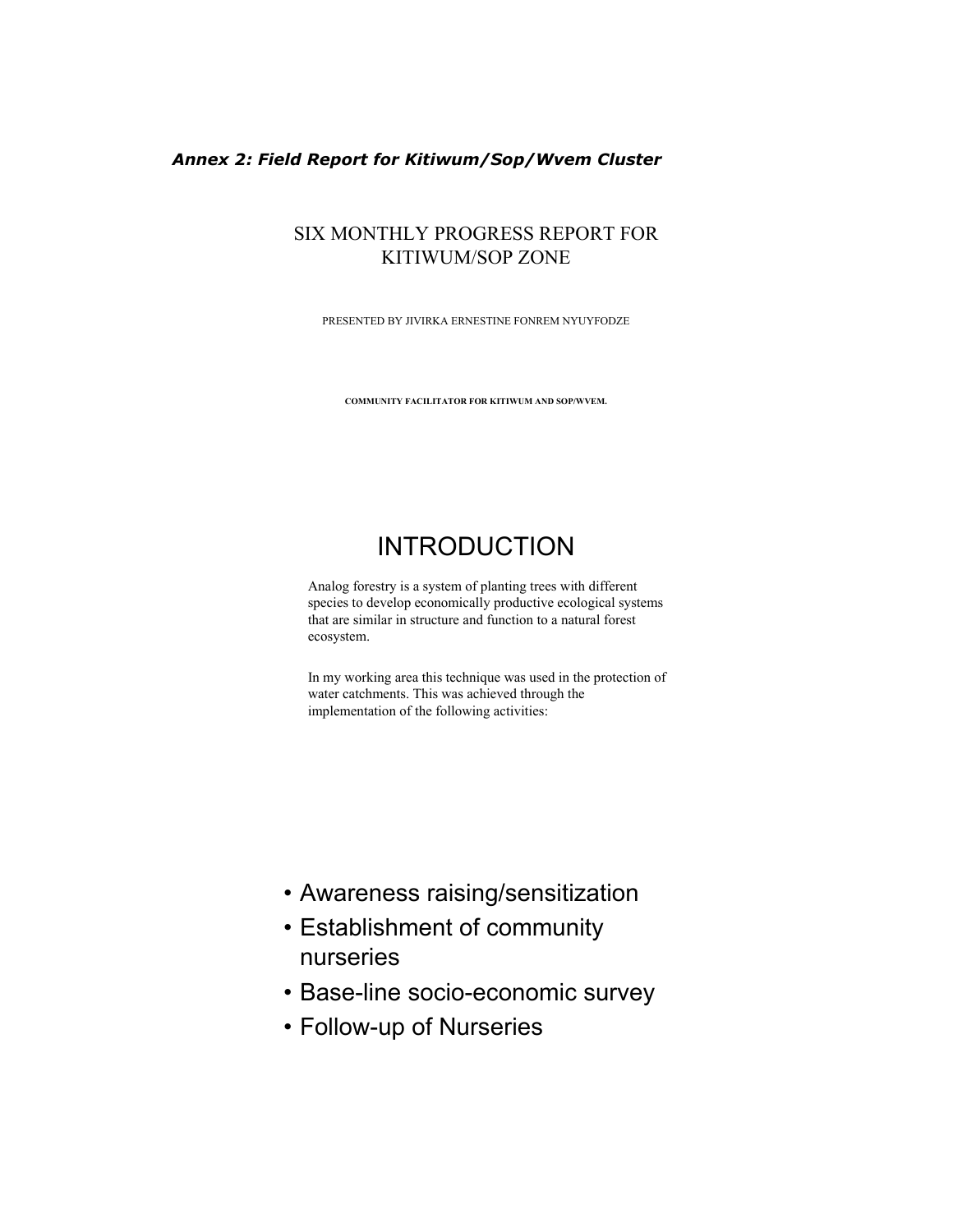- Farming at catchment areas
- Transplanting of seedlings into polythene bags
- **Tree planting at catchment** areas

## **Achievements**

By carrying out the above activities the following achievements were made:

**Sensitization in Kitiwum,** Sop/Wvem and Kikaikelaki.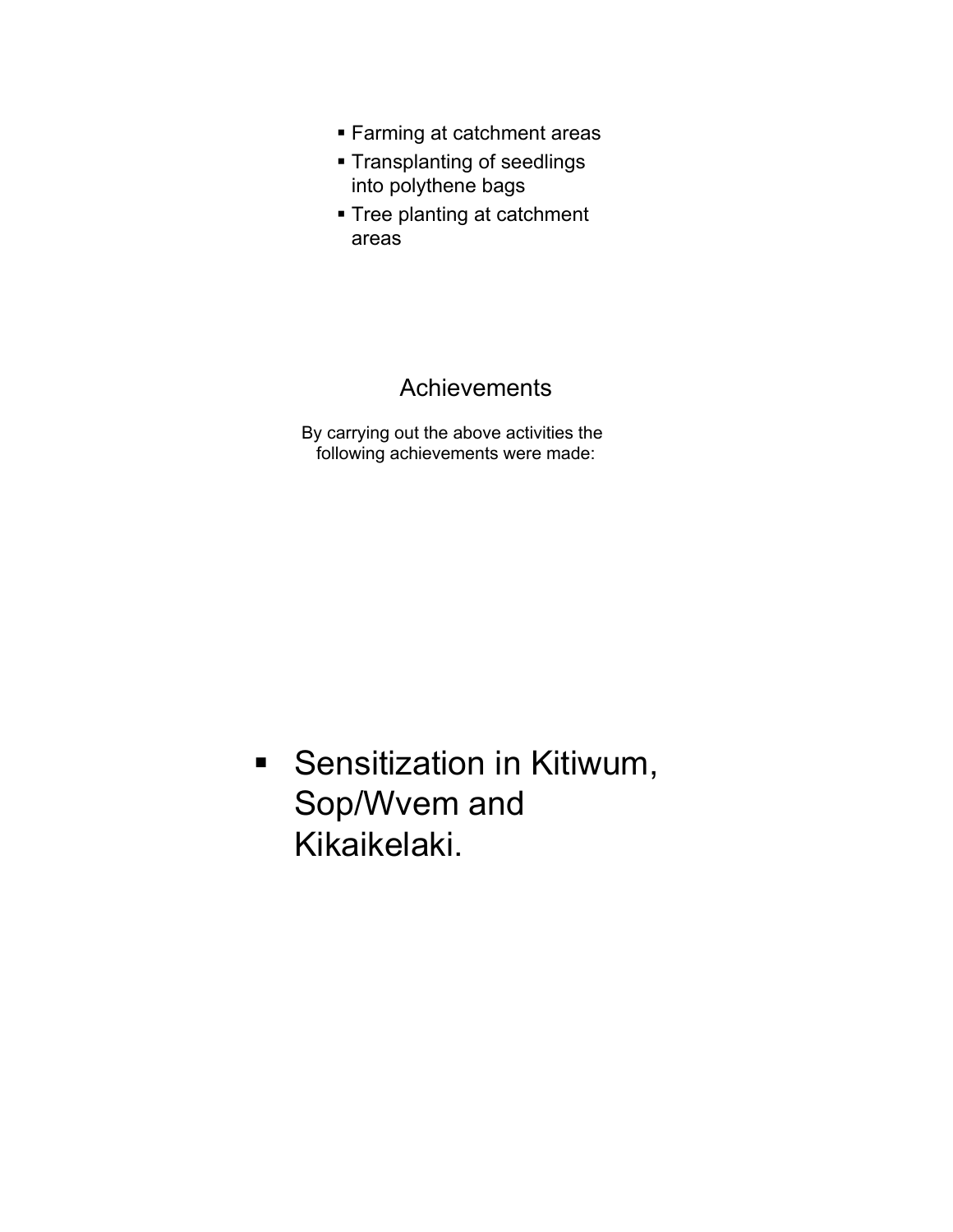- **Establishment of community** tree nurseries
	- $\checkmark$  27 species sown in Kitiwum
	- $\checkmark$  24 species in Wvem
	- $\checkmark$  18 species in Sop
	- $\checkmark$  9 species in Jakiri
	- $\checkmark$  10 species in Ngomrin
	- $\checkmark$  10 species in Kikaikelaki
		- 2. ACHIEVEMENTS
- Base-line socio-economic survey
- Follow-up of nurseries
- **Encourage farming at the** catchment areas

## 2. ACHIEVEMENTS

- **Transplanting of seedlings into polythene bags** 
	- $\sqrt{993}$  seedlings in Kitiwum
	- $\checkmark$  518 seedlings in Sop
	- $\checkmark$  1107 seedlings in Wvem
	- $\checkmark$  108 seedlings in Jakiri
	- $\checkmark$  108 seedlings in Kikaikelaki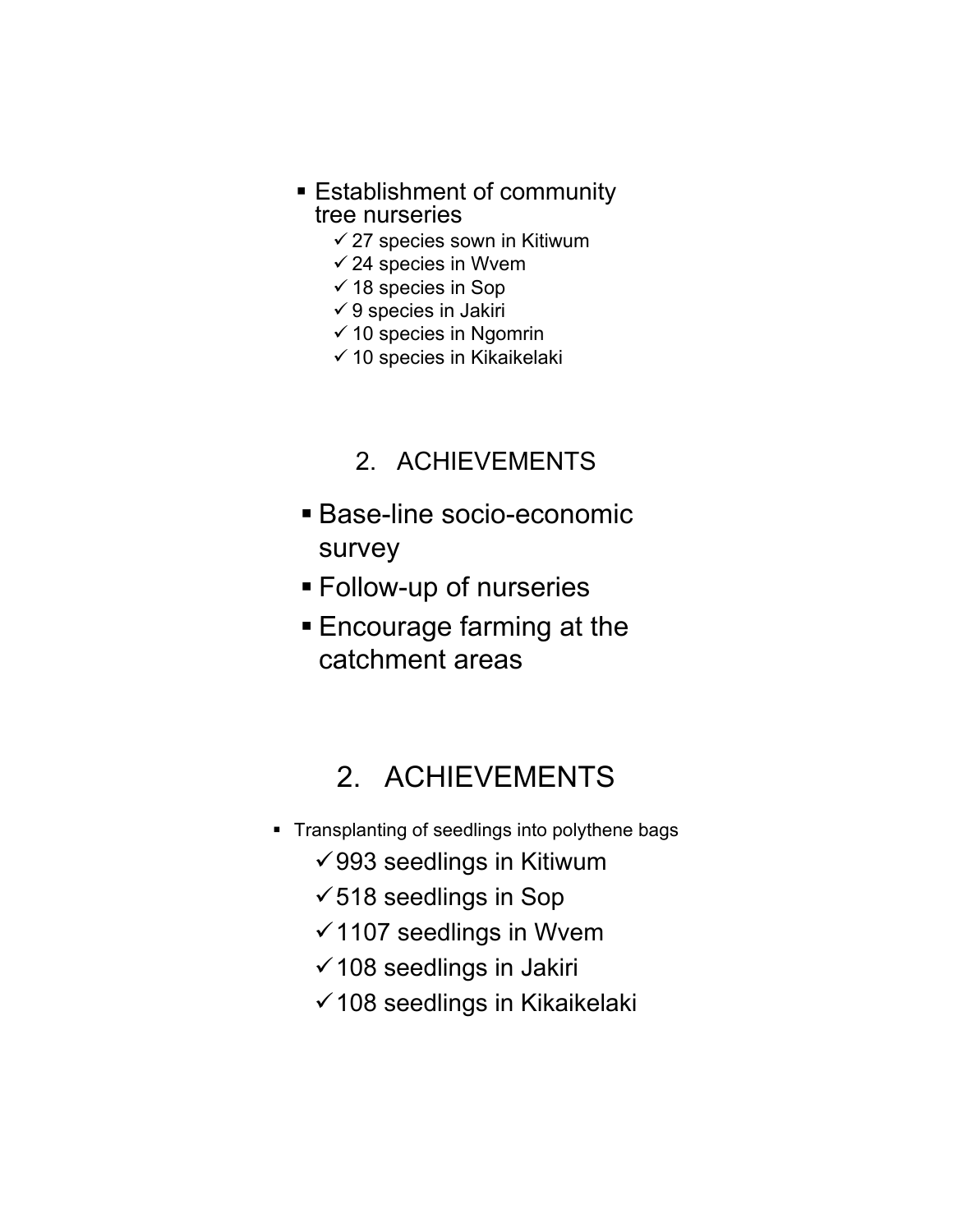## 3. DIFFICULTIES

- LOW TURN-OUT DURING WORK
- POOR NURSERY MANAGEMENT BY SOME **COMMUNITIES**

## 4. RECOMMENDATIONS

- More sensitization is needed.
- Need for proper management of nurseries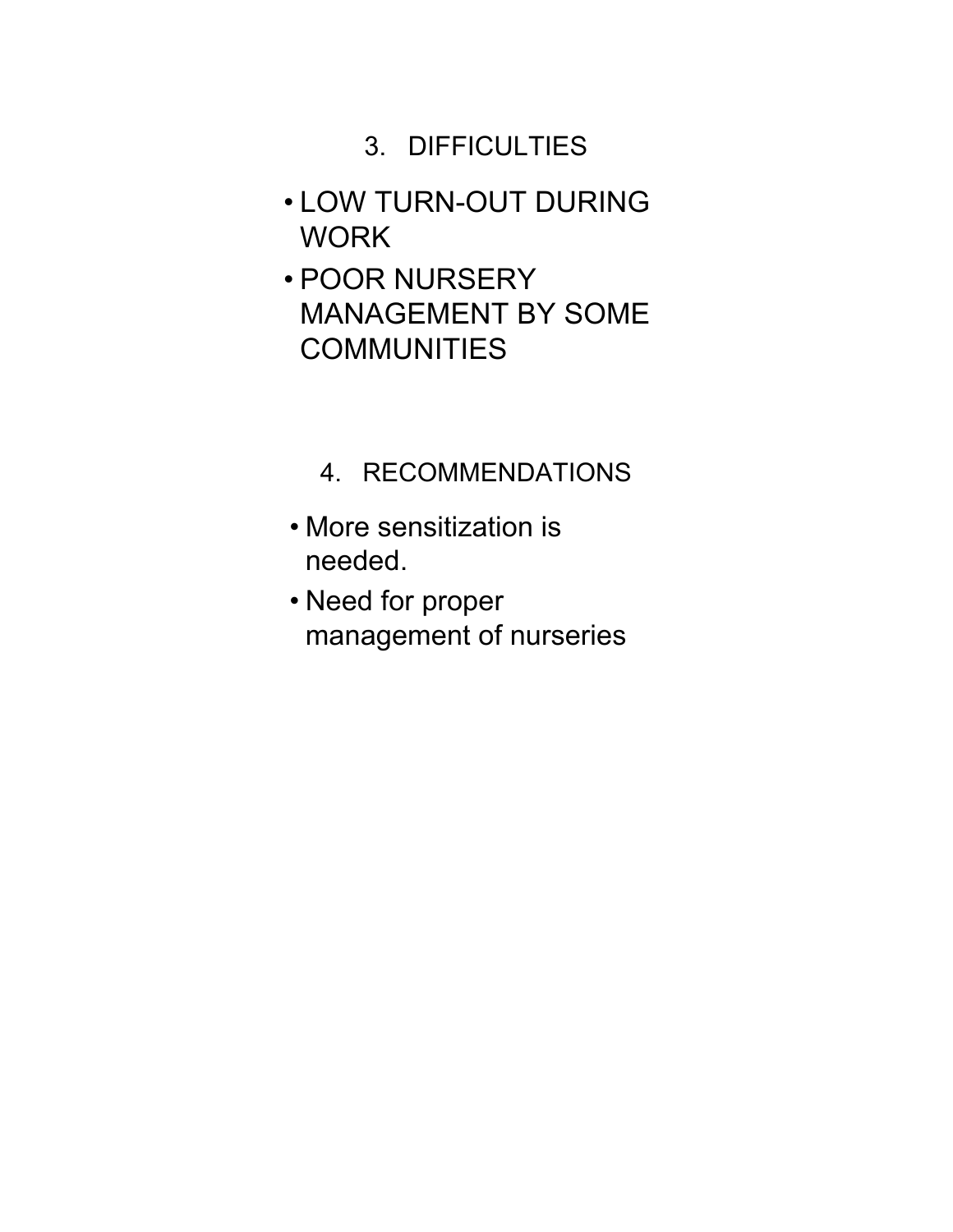## 5. Work Plan for the Next six months

- Environmental education in schools
- Identification and selection of interested farmers
- Management of Nurseries
- On-farm training on soil fertility improvement techniques
- Tree planting
- Demarcation of catchment areas
- Promotion of income generating activities

6. Conclusion

• Analog forestry will succeed in communities only with the joined efforts of all of us

7. QUESTIONS…?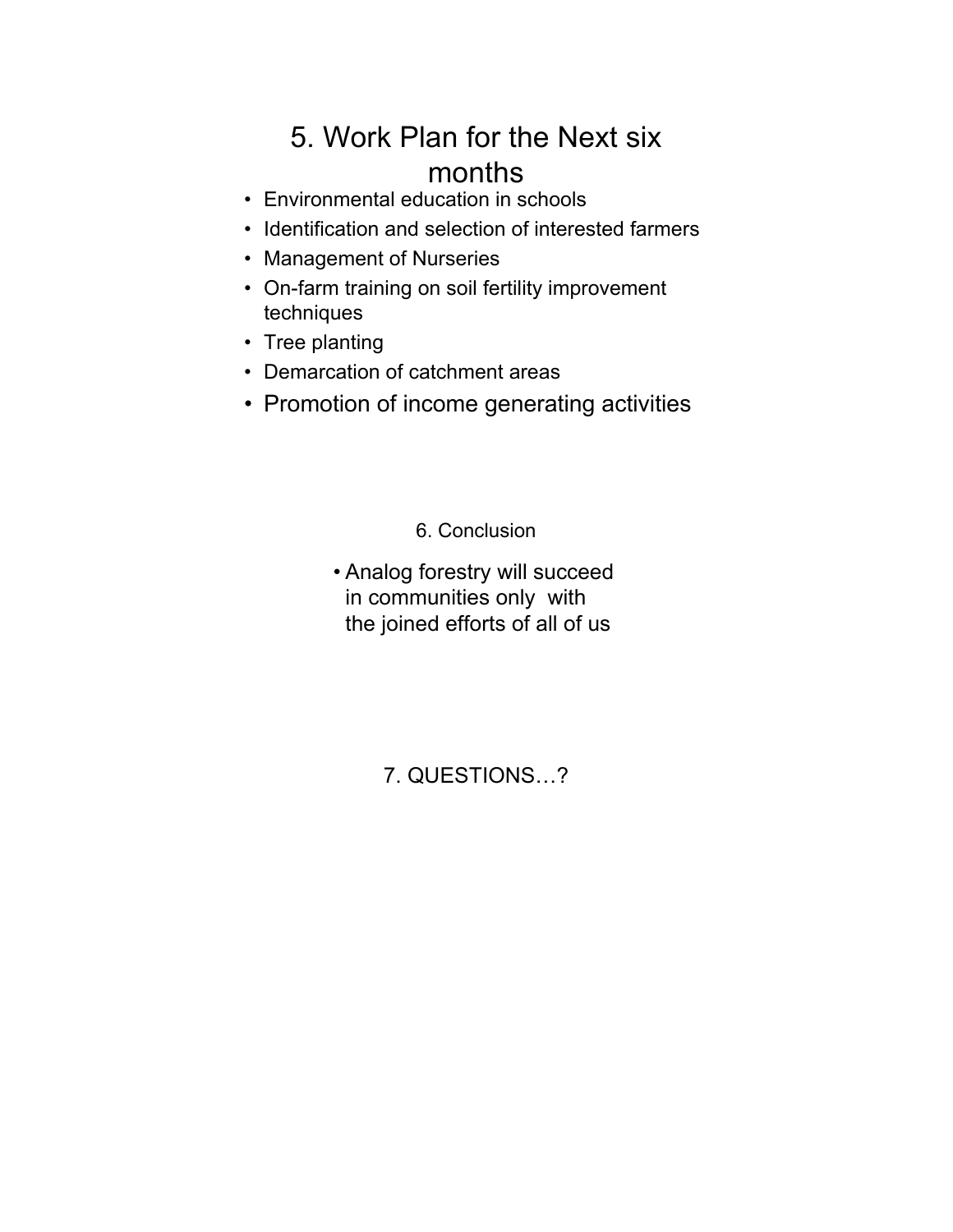## PROJECT REVIEW AND PLANNING WORKSHOP

## PROJECT OPPORTUNITIES

CLEAN DEVELOPMENT MECHANISM (CDM)/CARBON TRADE

By

Periementah K. Ndzefemmegho Forest and nature conservation officer, Centre for Nursery Development and Eru Propagation (CENDEP) pkn@cendep.org

## PRESENTATION PLAN

- ¾Introduction
- ¾Some key definitions and concepts
- ¾Analogue Forestry and CDM
- ¾Management Options
- ¾Challenges of CDM implementation
- $\triangleright$  Recommendations
- **≻Conclusion**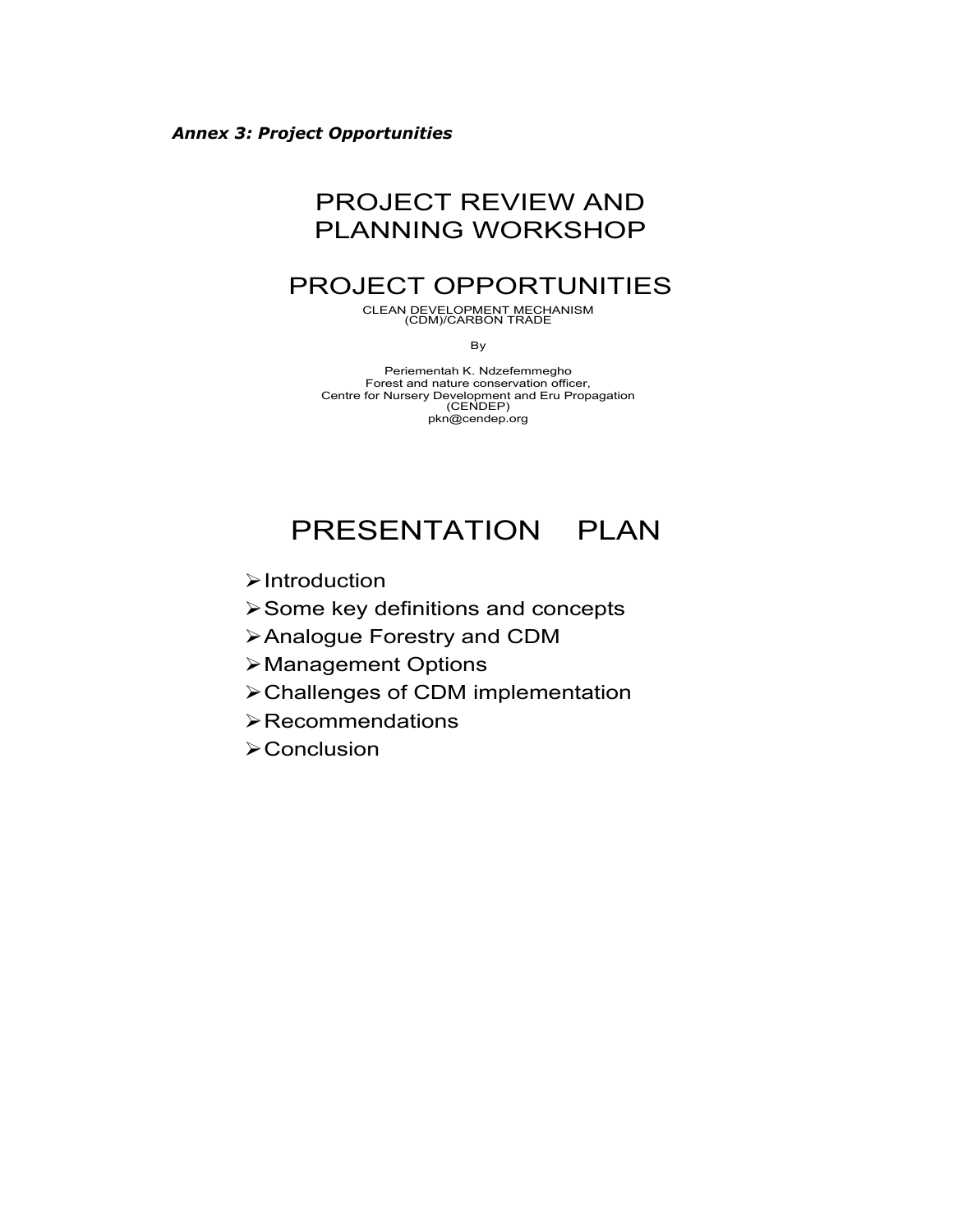## INTRODUCTION

- $\triangleright$  Background
- The Clean Development Mechanism (CDM) evolved from the Kyoto protocol which is an international treaty adopted in Kyoto, Japan, in 1997 but only came into force in 2005, when the required minimum number of countries finally ratified it. The protocol attempts to address the problem of global climate change and sets legally binding limits on the anthropogenic emissions of significant "greenhouse gases" (GHG) that traps heat and are thought to be accumulating in the atmosphere at a level sufficient to change the Earth's atmosphere.

## INTRODUCTION (cont)

• The CDM encourages developed countries to invest in GHG-reducing projects in developing countries. The purpose of the CDM is to allow developed countries to benefit from the lowercost opportunities in developing countries to reduce GHG, whereas the developing countries benefit from the investment that such projects will bring. One type of project allowed under the CDM is forestry (afforestation and reforestation-A/R), based on the rationale that trees absorb carbon dioxide, one of the main greenhouse gases.

### SOME KEY DEFINITIONS AND CONCEPTS

- Forests
- An area of at least 0.05-1 hectares of trees, with a canopy cover of at least 10-30%, and with trees capable of reaching 2-5m.
- Afforestation
- Foresting land that has not been forested for a period of 50 years.
- Reforestation<br>• Foresting land that is the direct human-induced conversion of non-forested land to forested land through planting, and seeding on lands that did not contain forest on 31 December 1989.
- Carbon sequestration
- The capture and secure storage of carbon that would otherwise be emitted<br>to or remain in the atmosphere. The idea is (i) to keep carbon emissions<br>produced by human activities from reaching the atmosphere by capturing<br>and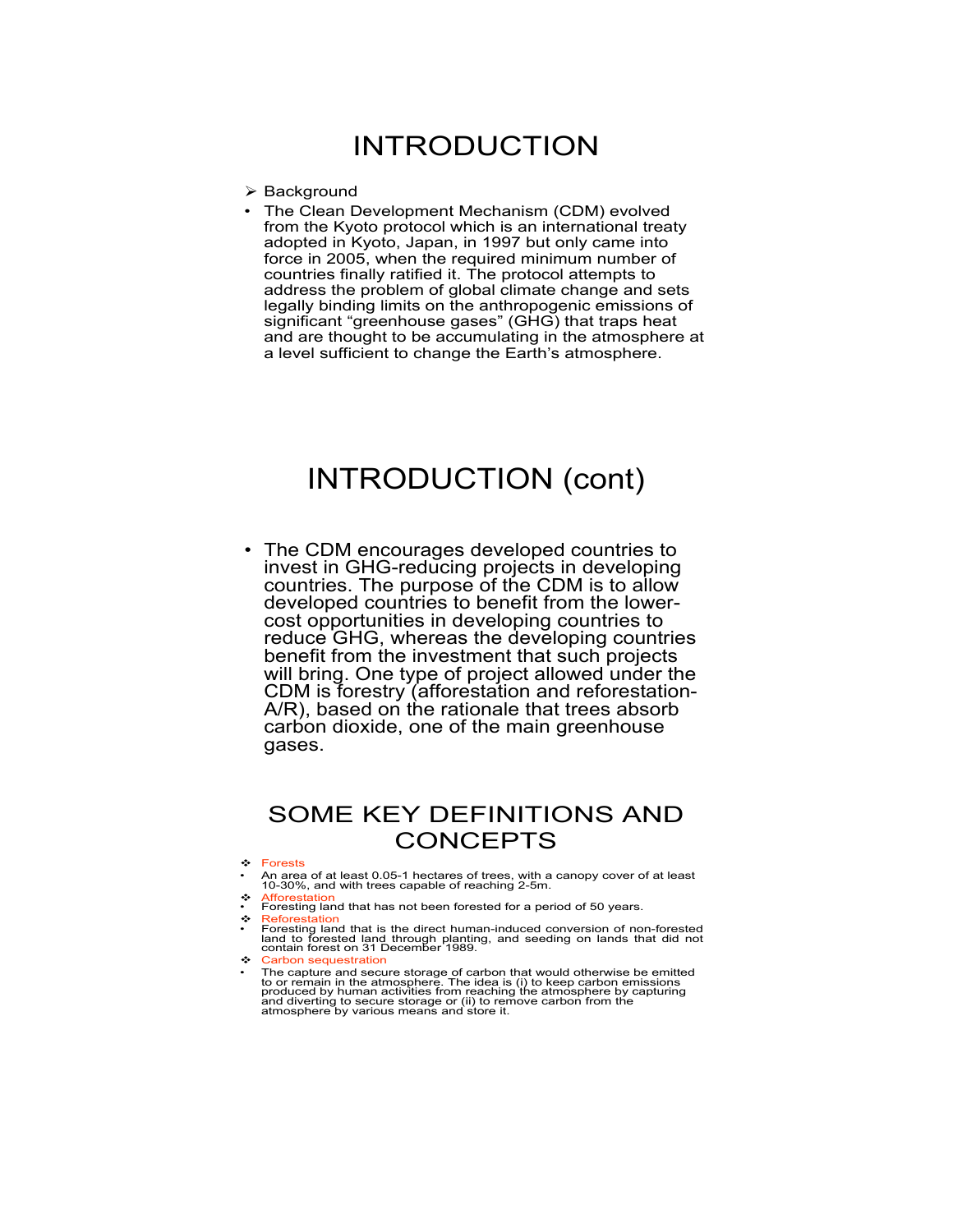## SOME KEY DEFINITIONS AND CONCEPTS (cont)

#### ❖ Carbon pools

• There are six carbon pools applicable to CDM A/R project activities namely: above ground tree biomass, aboveground non-tree biomass, belowground biomass, litter, deadwood and soil organic matter.

- **Additionality**
- This asks whether a project would have happened anyway or whether it needs the CDM A/R to go ahead.

An example: The implementation of Analogue forestry in Bui Division would have happened anyway; even without CDM A/R support thereby resulting in additional benefits for the climate.

- **\*** Leakage
- This means that a project causes GHG effects outside its project boundaries. An example: An area is being reforested. As a consequence, farming no longer can take place on this land. Now the farmers burn forest in another area in search of cultivable land. The associated GHG effect need to be taken into account.

## SOME KEY DEFINITIONS AND CONCEPTS (cont)

#### **← Carbon Trading**

- Carbon trading is a market based mechanism for helping mitigate the<br>increase of carbon dioxide in the atmosphere. Carbon trading markets are<br>developing that bring buyers and sellers of carbon credits together with<br>standa
- Potential buyers for carbon credits are any entity, typically a business that emits carbon dioxide to the atmosphere and may be required by law to balance their emissions through the mechanism of carbon sequestration.
- Potential sellers of carbon credits are entities that manage forest and agricultural lands based on the accumulation of carbon in their forest trees or agricultural soils.

## ANALOGUE FORESTRY AND CDM

- $\triangleright$  Analog forestry attempt to reverse the loss of forest cover by<br>planting trees and lesser plants on degraded and deforested lands,<br>recreating the structure and functions of the original forest. It<br>incorporates econo small-scale farmer.
- ¾ In this way they offer the opportunity to expand forest cover, act as "carbon sinks", sequester carbon during the growing phase and provide long term carbon storage when mature.
- ¾ The experience in the application of Analogue Forestry suggests that it is the small-scale farmers who have the capacity of slowing biodiversity degradation in anthropogenic or disturbed systems. If this capacity can be capitalized, the rural poor can be seen as a target for investment. Biodiversity developing systems such as Analogue Forestry can be applied as effective tools in CDM and carbon trade.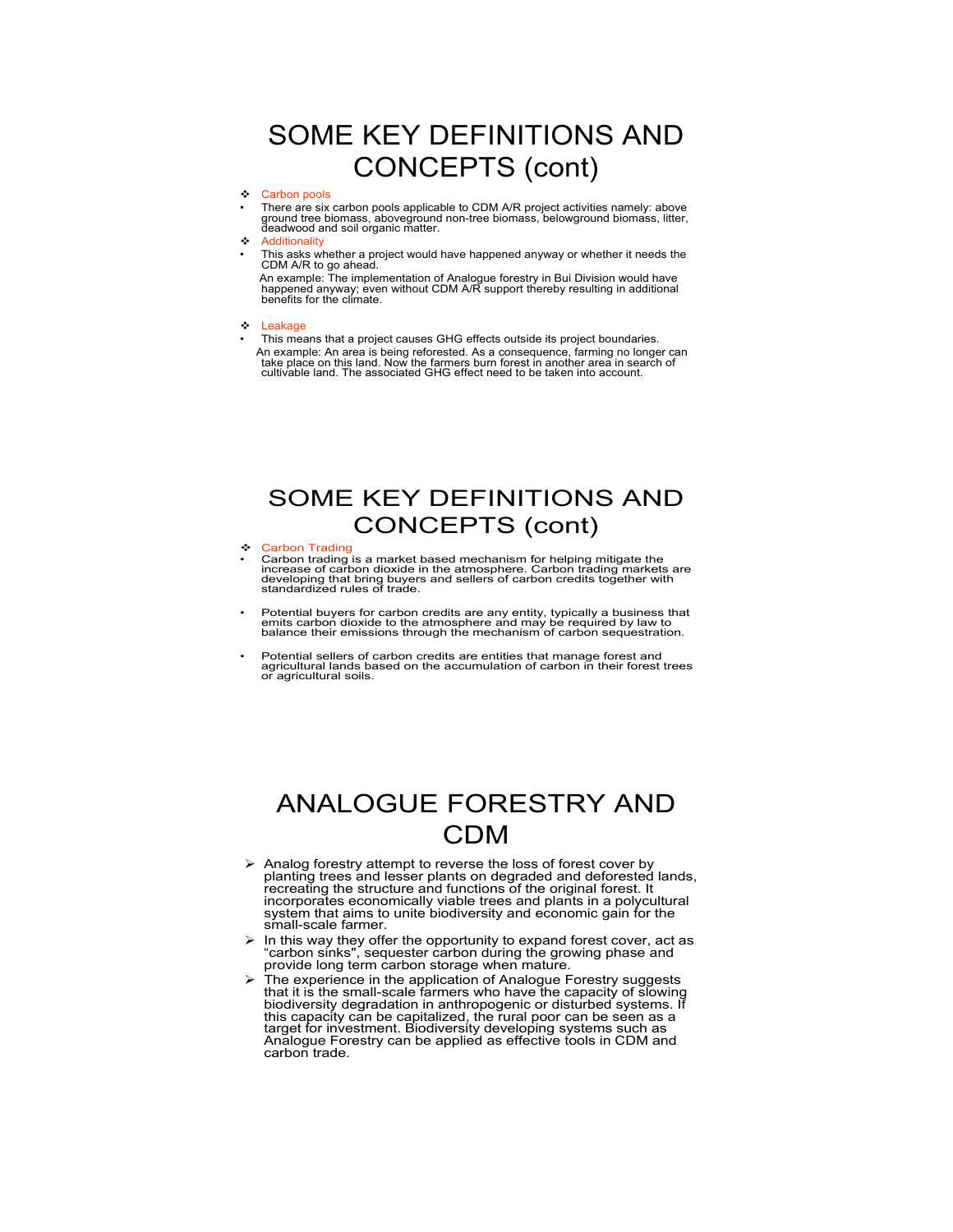## MANAGEMENT OPTIONS

- ¾Restoration of degraded lands through reforestation.
- ¾Improved silvicultural techniques to increase plant growth rates (enrichment planting and invasive species eradication).
- ¾Agro forestry on agricultural lands
- $\triangleright$  Protection from fire, grazing and cutting to allow natural ecosystem restoration.
- ¾Pasture improvement and management.

### Management options (cont.)

- ¾Water shed and catchment protection
- ¾Carbon stock assessments and monitoring through community participatory forest inventory.

## EFFORTS MADE BY CENDEP TOWARDS CDM

- CENDEP recently participated in a regional workshop organized by the Centre for International Forestry Research (CIFOR) in Yaounde during the launching of its activities on Congo Basin Forests and Climate Change Adaptation (CoFCCA).
- CENDEP has also presented a Project Idea Note to the United Nations Environment Programme (UNEP) within the framework of its Carbon Finance for Agriculture, Silviculture, Conservation and Action against Degradation (CASCADe).
- Meanwhile these efforts are yet to produce any tangible results, CENDEP encourages on-going efforts with all stakeholders for the collective realization of the potential benefits that could be generated from CDM and carbon trading.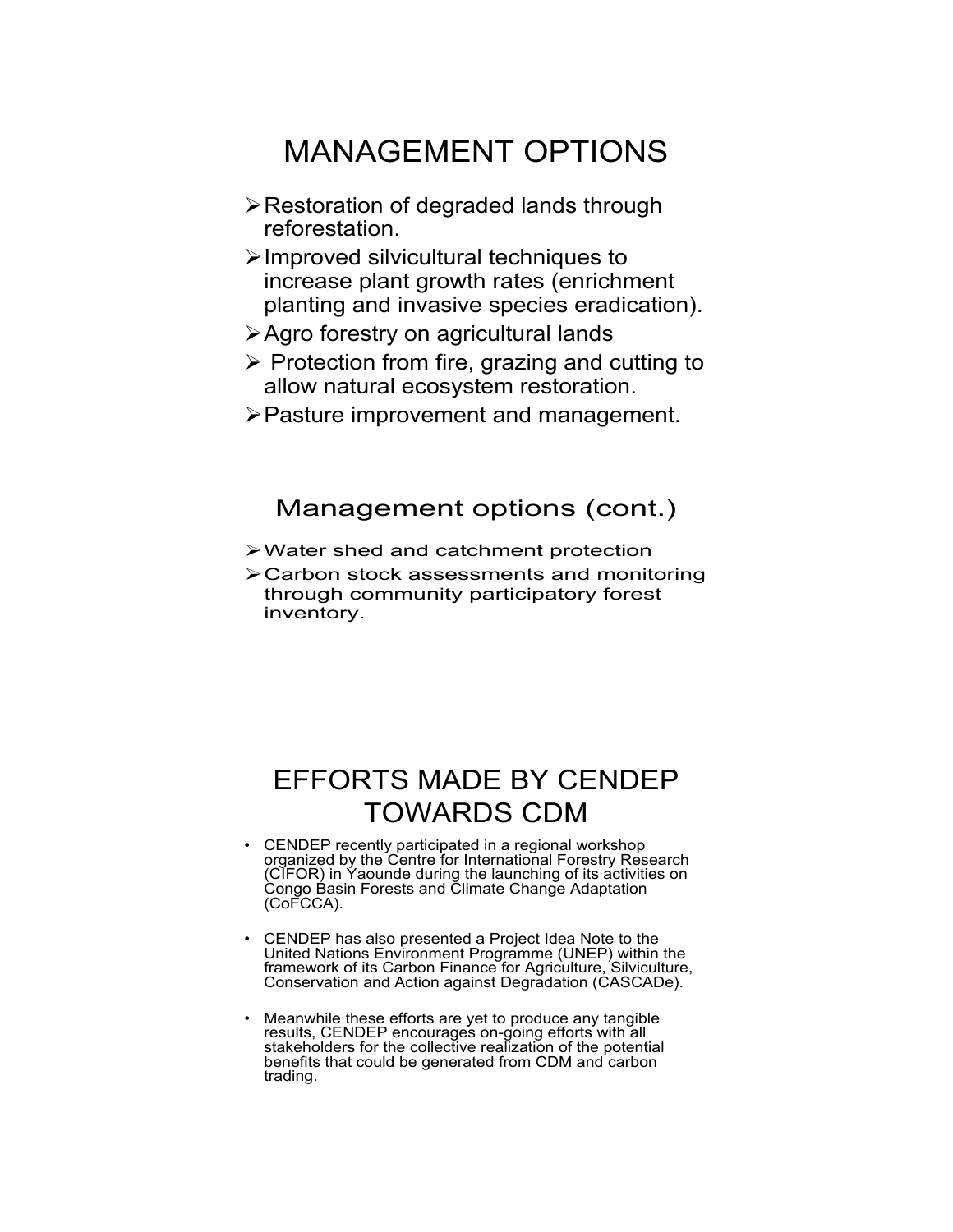## CHALLENGES OF CDM IMPLEMENTATION

- ¾Inadequate information on local forest inventory data that could be used to assess and monitor changes in carbon stocks.
- ¾Lack of trained individuals within local NGOs and communities to carry out forest inventory and record data.

### RECOMMENDATIONS

- ¾ Information sharing with the Designated National Authority for climate change through local MINEP and MINFOF staff in participation and development of potential CDM projects that may benefit targeted local communities.
- ¾ Information sharing and active participation of local community forest managers and land-use planners in any potential CDM project activity.

### CONCLUSIONS

- Understanding the role therefore of Analogue forestry and the 'sink' qualities they bring to climate change can further the development of our forests through Sustainable Forest Management (SFM).
- Not only will this allow communities to see the forest for more than the trees, but will enhance vital aspects key to the maintenance of our environmental integrity such as conservation, biodiversity, species composition and watershed protection.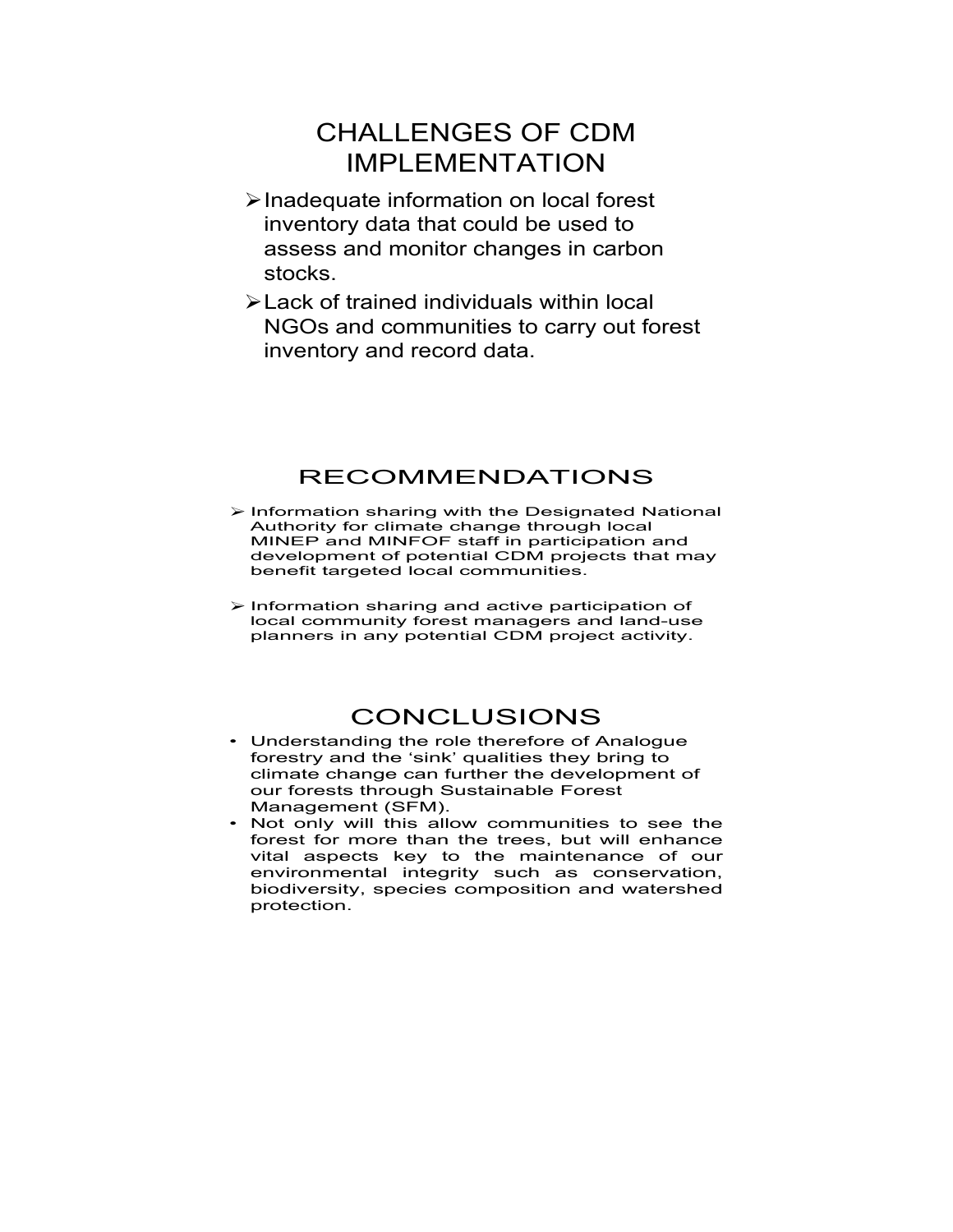## Conclusions (cont.)

- This presentation, therefore hopes to demonstrate that carbon payments can potentially act as an important stimulus in the reduction of forest degradation in the Bui highlands as well as provide an incentive for local communities to engage in tree planting, tree-based agriculture (agro forestry) as well as analogue forestry.
- In this way local communities may become directly involved in activities that mitigate global carbon while at the same time providing a sustainable livelihood for many marginalized people.

## THANK YOU FOR YOUR KIND **ATTENTION**

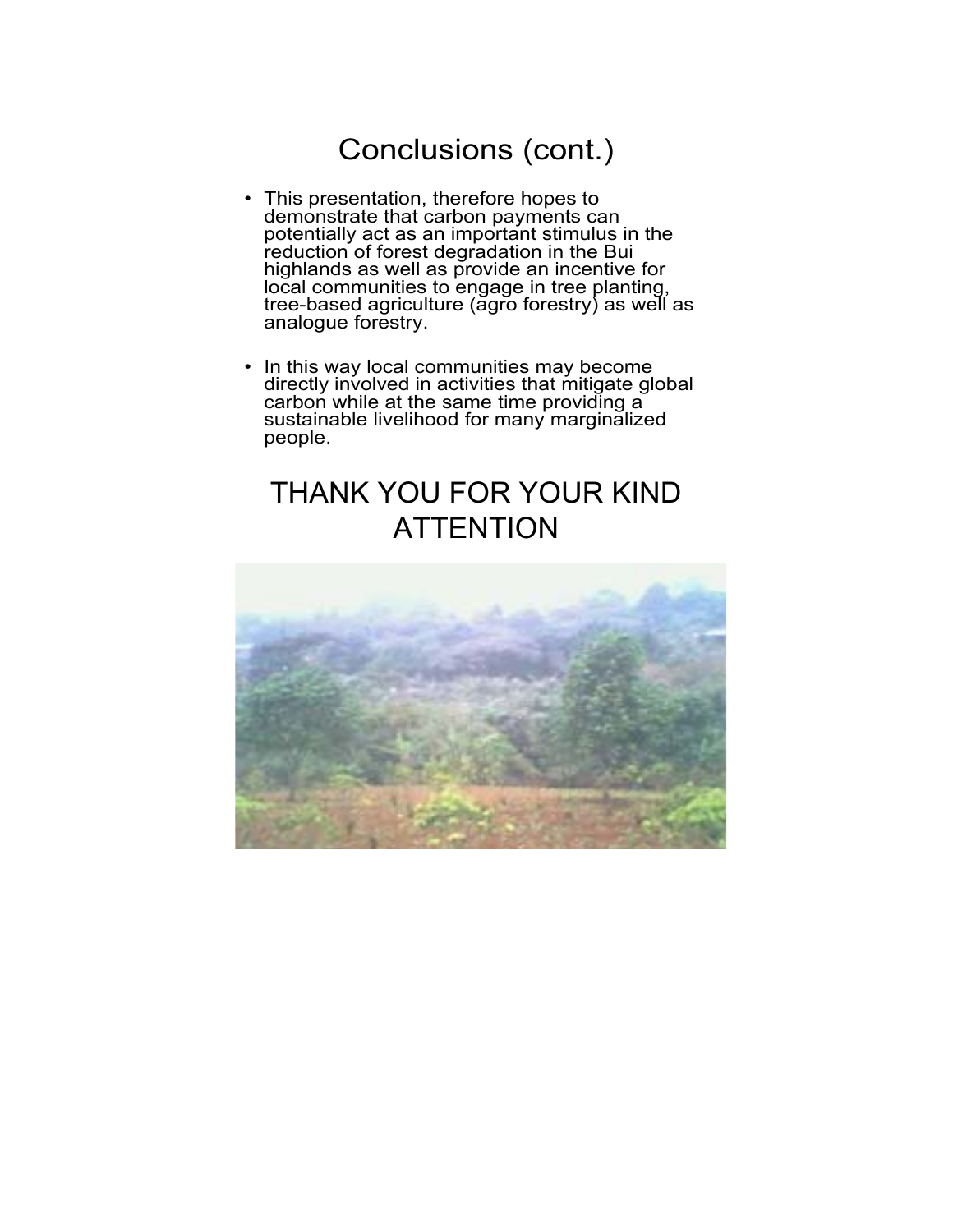### *Annex 4: Group work*

### **4.1: Group I – Water and Forest Management Committees**

Topic: Suggest activities you think if promoted can enable you to generate income to run your activities.

Moderator –

Secretary/Reporter – Suuynyuy Jeanmarie

Results:

- 1. Beekeeping
- 2. Planting of medicinal plants e.g. Prunus Africana (Kira)
- 3. Planting of raffia palms following a management/landuse plan
- 4. Introduction of eru plants into analogue forests
- 5. Planting of fruit trees (economic viability) e.g. apples
- 6. Improvement of pasture
- 7. Encouraging/promoting poultry and rabbitry, cane rat domestication
- 8. Promote pisciculture (fishery in ponds)
- 9. Promote commercialisation of water through bottling
- 10. Encourage market Gardening
- 11. Link AFs in watersheds and montane forests to the carbon trade and CDM
- 12.Snail farming

Members of the Group

| <b>No</b>      | <b>Names</b>              | <b>Address</b>    |
|----------------|---------------------------|-------------------|
| $\mathbf{1}$   | Nsai Domestella           | Rifem - Mbiame    |
| $\overline{2}$ | Suuynyuy Jeanmarie        | $SAC - Nso$       |
| 3              | Kongnyuy Joseph           | Kitiwum           |
| 4              | <b>Wirsungrin Donatus</b> | Kitiwum           |
| 5              | Romanus Kimfor            | Sop (WMC)         |
| 6              | Lontum felix              | Sop (WMC)         |
| $\overline{7}$ | Fedze Lawrence            | Wvem (WMC)        |
| 8              | Tabah Stephen             | Kitiwum (WMC)     |
| 9              | Lambiv He-en Geoarge      | Kitiwum (WMC)     |
| 10             | Lukong Majoda Fonqua      | <b>Bihkov FMI</b> |
| 11             | Lainjo Vincent Mbinkar    | Mbiame (FMC)      |
| 12             | Fai Mbonlong              | Kikaikelaki       |
| 13             | Yevi Wirba Venatius       | Mbiame            |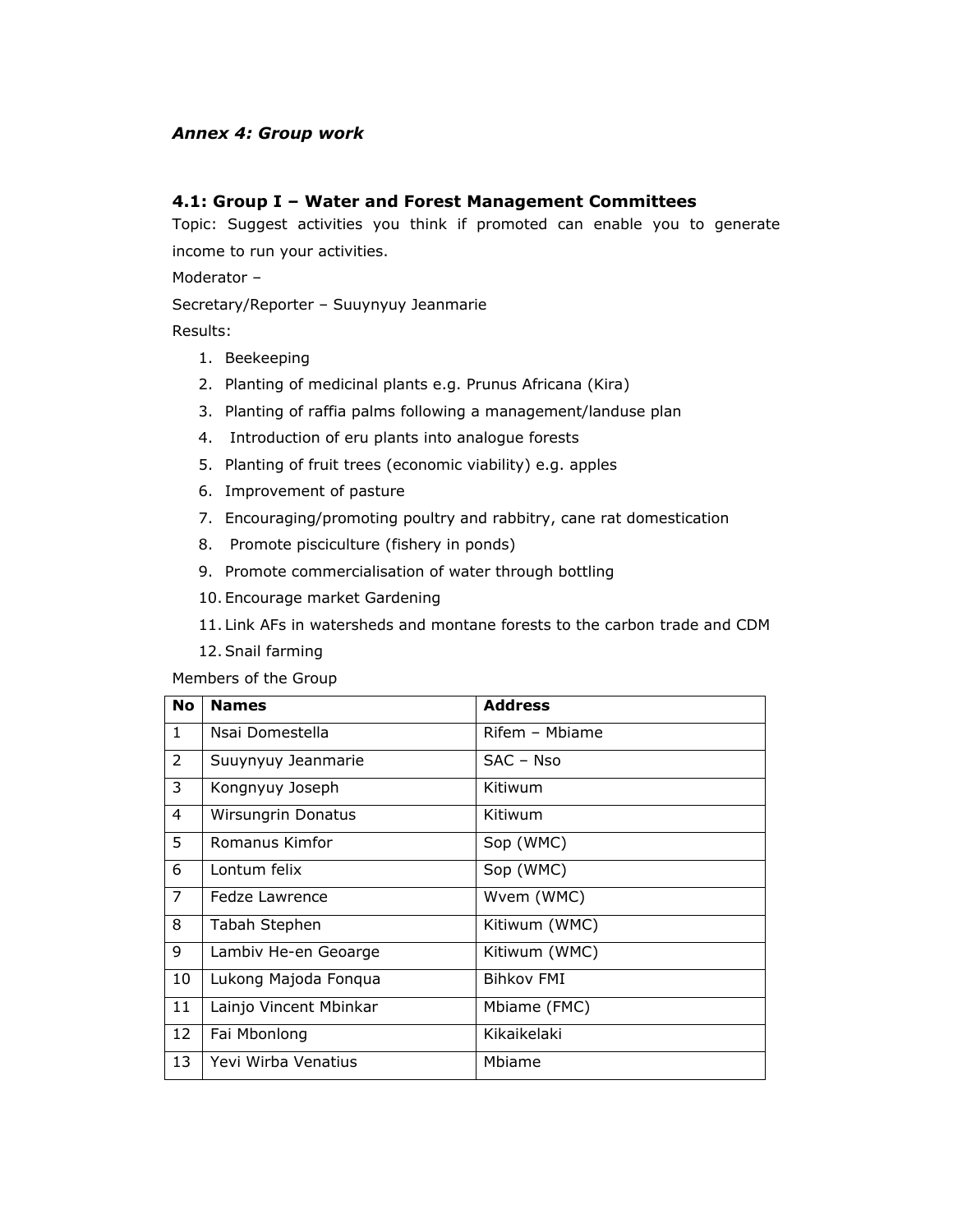### **4.2: Group II: Farmers**

Topic: Suggest activities you think if promoted can improve on your income and which you can continue on your own when project ends.

Moderator – Secretary/Reporter –

#### **Results**:

- 1. Bee farming
- 2. Small animal farming (cane rats, rabbitry, etc)
- 3. Promote the growing of fruit trees and vines through vegetative propagation
- 4. Encourage dairy farming
- 5. encourage tree planting (Pygium)
- 6. Supply of improved seeds to farmers
- 7. Train farmers on modern farming methods (techniques) and provide small farmers grants
- 8. Establishment of markets for farm products
- 9. Provide storage facilities for farm products like maize, potatoes, beans, etc
- 10. Improve farm to market roads
- 11. Training of more agricultural extension workers for adequate modern technology
- 12. Planting of raffia bushes

| <b>No</b> | <b>Names</b>          | <b>Address</b>  |
|-----------|-----------------------|-----------------|
| 1.        | Mbinkar Mary Njeer    | Rifem - Mbiame  |
| 2         | Ntulin N Vitalis      | Wvem            |
| 3         | Nsaywir Richard       | Ngomrin, Jakiri |
| 4         | Ngoran Joseph         | Banka - Kumbo   |
| 5.        | Lawrence Mamou        | Wvem, Jakiri    |
| 6         | Wirsiy Lawrence L.    | Sop WMC         |
| 7         | Maimo Valentine Yuven | Wvem Jakiri     |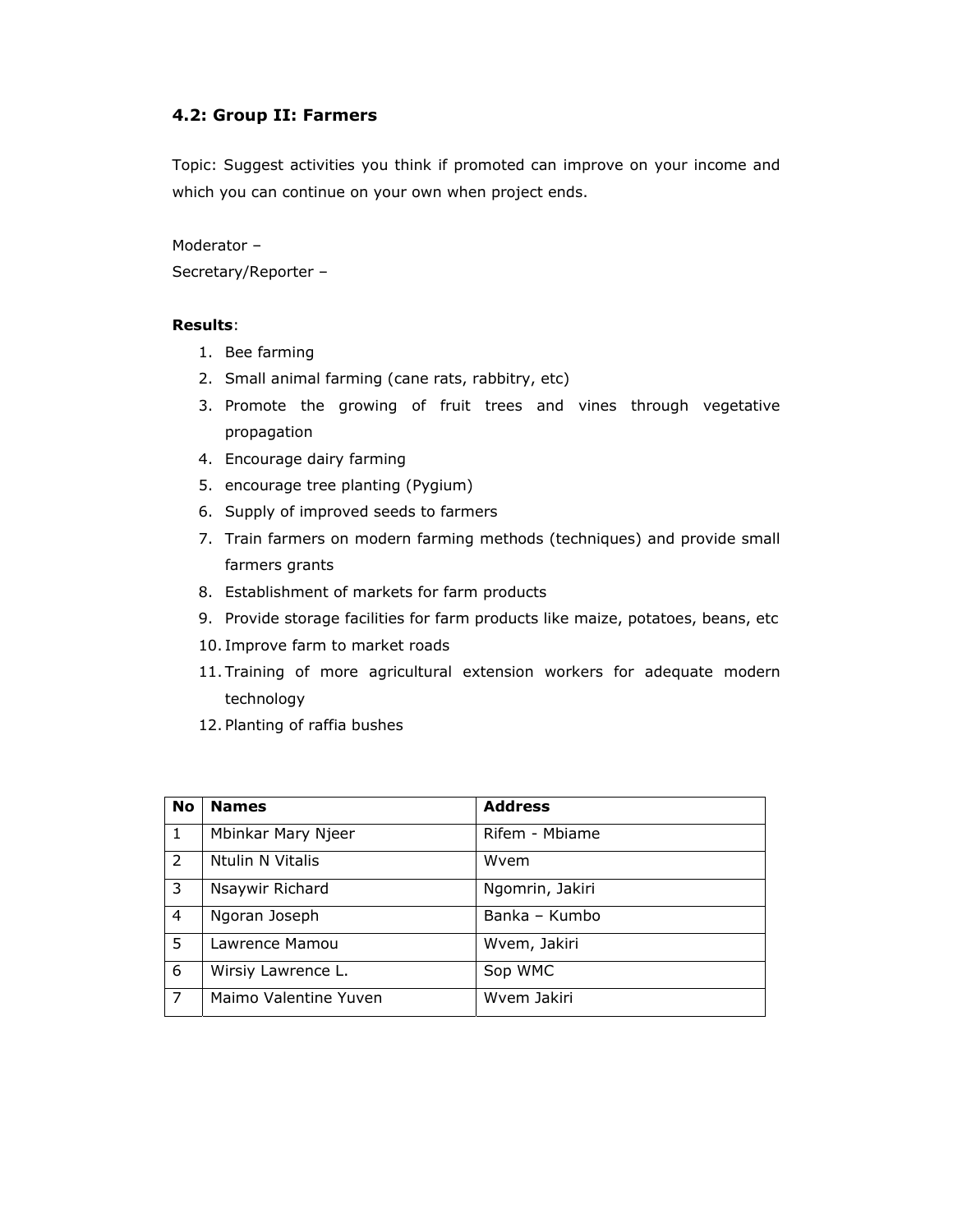### **4.3: Group III: Government and NGOs**

Topic: - Suggest actions that could be taken with local NGOs and central administration with respect to land-use planning in order to effectively compete for projects involving climate change mitigation).

Moderator – Tumi Emmanuel

Secretary/Reporter –

#### Results:

- 1. Sensitize landlords to lease land used for project activities
- 2. Review acquisition procedures/cost of land title certificates
- 3. Ensure sustainability of activities after project execution period
- 4. gender issues should be adequately addresses
- 5. collaborations and or networking between organisations to avoid duplication
- 6. Evaluation meetings should hold evaluations after three months
- 7. communication with central administration (lobbying and advocacy, and communication)
- 8. Government services should exist and should reduce bureaucracy and selfinterest.
- 9. Local realities should be taken into consideration when implementing projects
- 10. Landuse planning maps should be done by government and all stakeholder

| <b>No</b>      | <b>Names</b>                | <b>Address</b>                                |
|----------------|-----------------------------|-----------------------------------------------|
| $\mathbf{1}$   | Fonba Eric S.               | <b>CEPROCA</b>                                |
| $\overline{2}$ | Youndjie Koleoko G          | <b>CENDEP</b>                                 |
| 3              | Ngoran Cecilia Verge        | 2 <sup>nd</sup> Deputy Mayor - Mbiame council |
| 4              | Tumi Emmanuel               | Divisional Delegate, MINEP, Bui               |
| 5              | Nkengla Jeremiah            | Divisional Delegate, MINFOF, Bui              |
| 6              | Wirndzerem Emmanuel         | <b>KUDOC</b>                                  |
| $\overline{7}$ | Marceline Fonyuy Nsai       | <b>CENDEP</b>                                 |
| 8              | Periementah K. Ndzefemmegho | <b>CENDEP</b>                                 |
| 9              | Joachim Wiysenyuy           | Save the Young (SAYO)                         |
| 10             | Nsahdzeyuf Jude Leh         | <b>GREENERY Association</b>                   |
| 11             | <b>Fuchi Thomas</b>         | Division Delegate MINADER, Bui                |
| 12             | Njodzeka Gilbert N          | Green Care, Bui                               |
| 13             | Yufenyuy Ibrahim            | 4 <sup>th</sup> Deputy Mayor - Kumbo council  |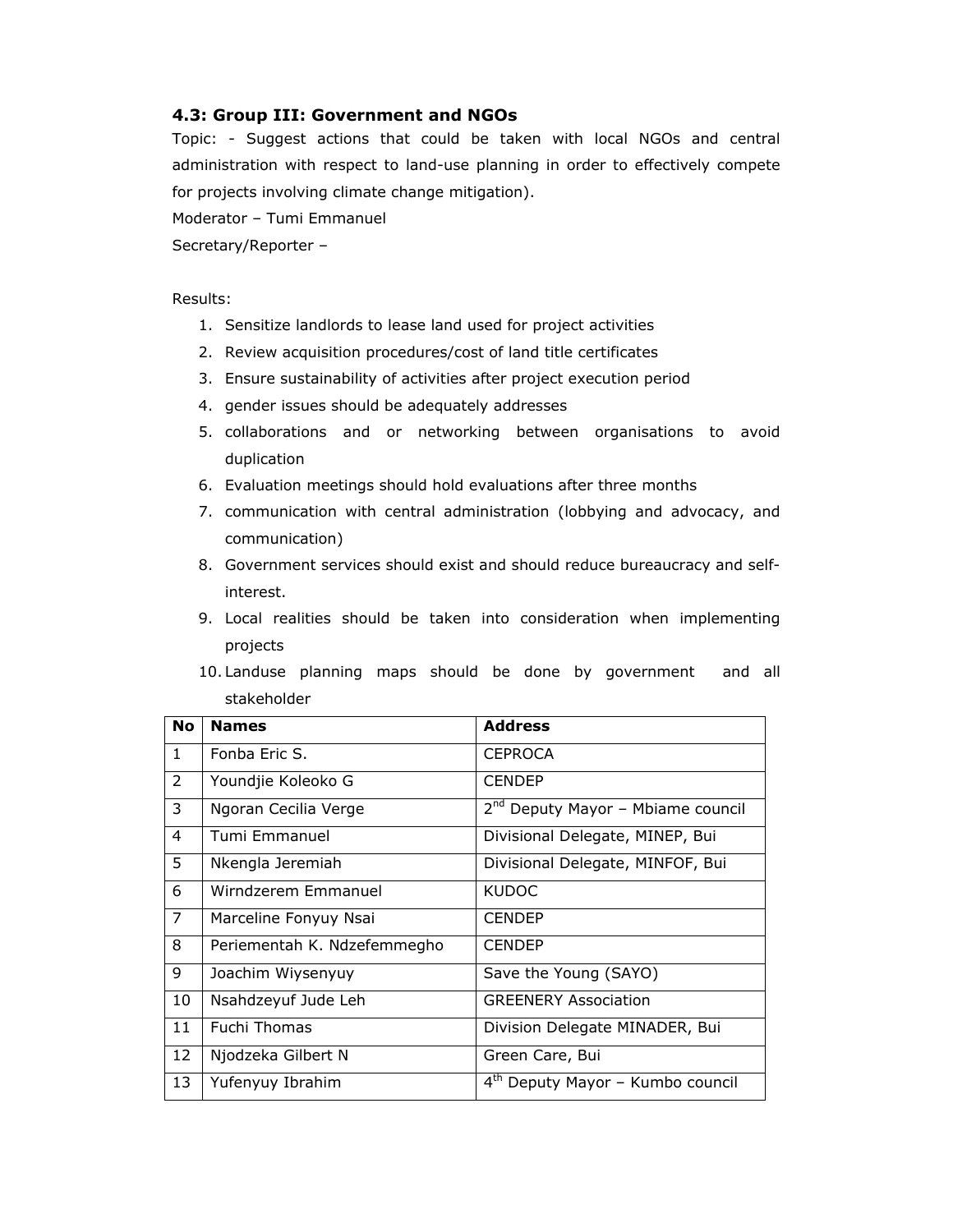#### **Annex 5: Reactions to the presentations**

#### *Mbiame:*

The MINFOF delegate remarked that the Mbiame Forest is not a community forest but a non permanent forest of the Government of Cameroon. He reminded delegation from Mbiame that their lost documents concerning application for community forest status had been found and given to ANCO on the presumption that ANCO was still working in the area. The Mbiame Community Forest Management Council (MCFMC) was advised to liaise with CENDEP to retrieve the documents for follow up. The MINFOF delegate suggested that MCFMC should add the map drawn by the Bamenda Highlands Forest Project (BHFP) to the application and legalisation documents for submission to Ministry of Forestry and Wildlife so as to gain legal status over forest.

The delegate of Environment and Nature Protection was worried about the low turn out for project activities. He was worried why other neighbouring communities that had an impact on the Mbiame Community forest were not included in the project? How asked to know how practically the forest would be demarcated.

Following this intervention the Mbiame forest management committee chairman assured that despite the initial low turn out the project would succeed in his area. On the same issue the community facilitator said he would seek to improve participation in group work through the involvement of more of Ngangi groups, "Mfuh" houses, as well as government structures. He explained that the degraded area of the forest was concentrated at the periphery and not in the core of the forest and that farmers in Dzeng (a neighbouring village) were part of the project. They constitute the main group of farmers who had signed agreements with the MCFMC to practice AF on the degraded areas of the forest. He further went to say demarcation of forest would be with sign posts indicating the boundaries of the forest.

In relation to the statement by the MINFOF delegate on the status of the Mbiame forest the Chairman of the Kitiwum Water management committee asked to know if a grassland area converted into forest land by a community could be granted as a Community Forest? The answer was yes provided there was proof of tree planting over time through record keeping.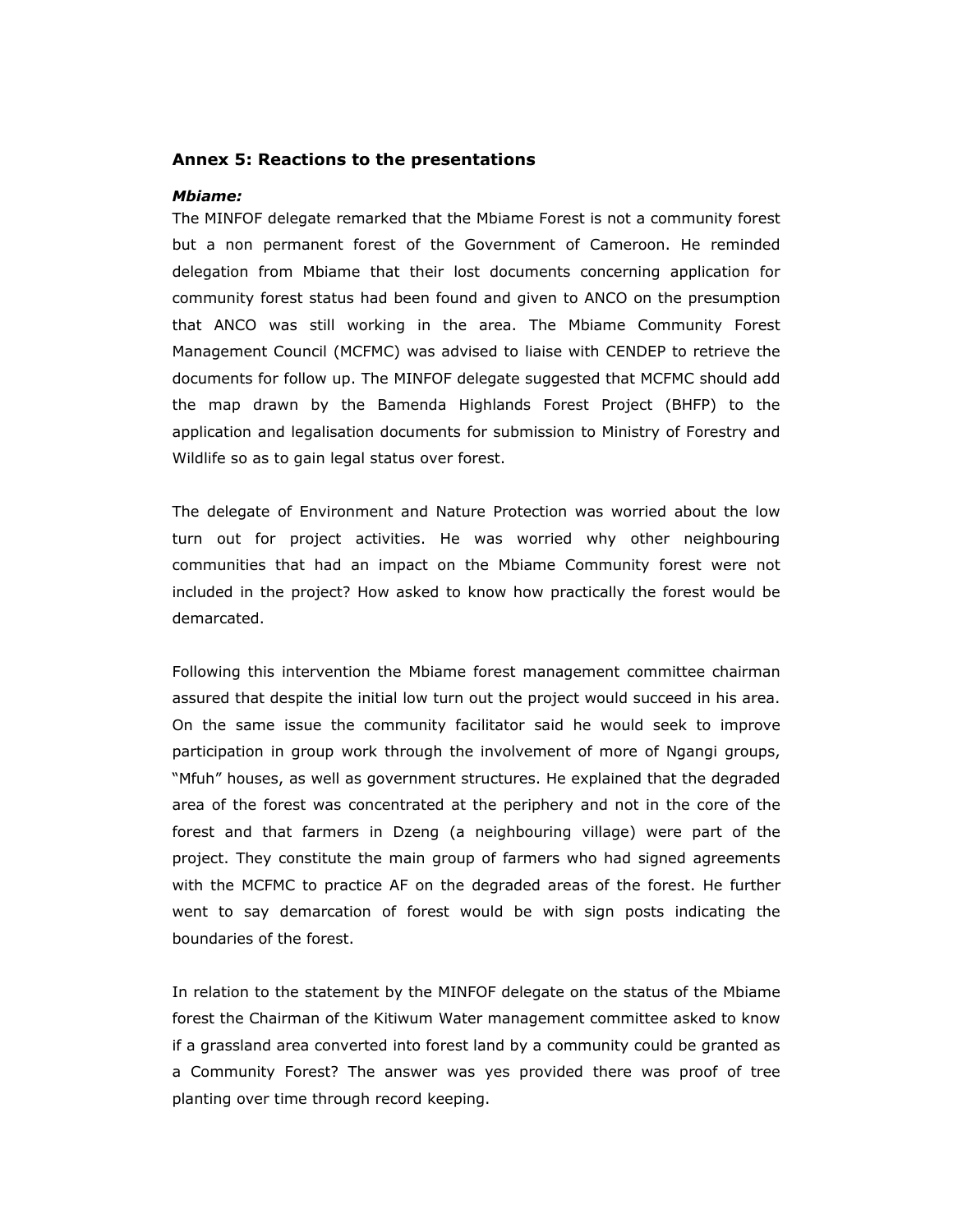Other worries/questions/remarks concerning the report from Mbiame were:

- After tree planting and canopy closure, what alternative activities CENDEP is planning to do with the farmers?
- How can trees be protected following the short life span of project?
- How can the concerns of grazing be addressed which is rampant in Mbiame?
- How was the baseline conducted to advice impact studiest?

### *Kitiwum/Sop and Wvem cluster*

Comments by the Delegate of MINFOF

- Advisable to keep statistics on tree planting (number and types of species). It should be noted that after the fire incidence that ravaged trees planted at the Kitiwum man made forest the community could not be compensated because they lacked documentary evidence to show that they planted trees in the area
- Alternative methods of tree planting should be encouraged.

Delegate of MINADER expressed worries about farming in catchment area at Wvem and strongly advised against. Articulated that state laws prohibit farming in catchment areas and stated that if trees should be planted to protect and increase water table in catchment areas, we need not necessarily cultivate the area.

#### *CDM/Carbon trade presentation*

#### **Questions/remarks**

- $\Rightarrow$  The general remark was that it was an academic presentation involving concepts entirely new but relevant to the context.
- $\Rightarrow$  Did the PIN submitted to UNEP address local realities and how has CENDEP been involving the other local NGOs during the last six months
- $\Rightarrow$  Response: AF promotion in the different land uses of our project area was used as the basis in formulating the PIN. Local NGOs have always been included in our activities as well as studies (socioeconomic survey).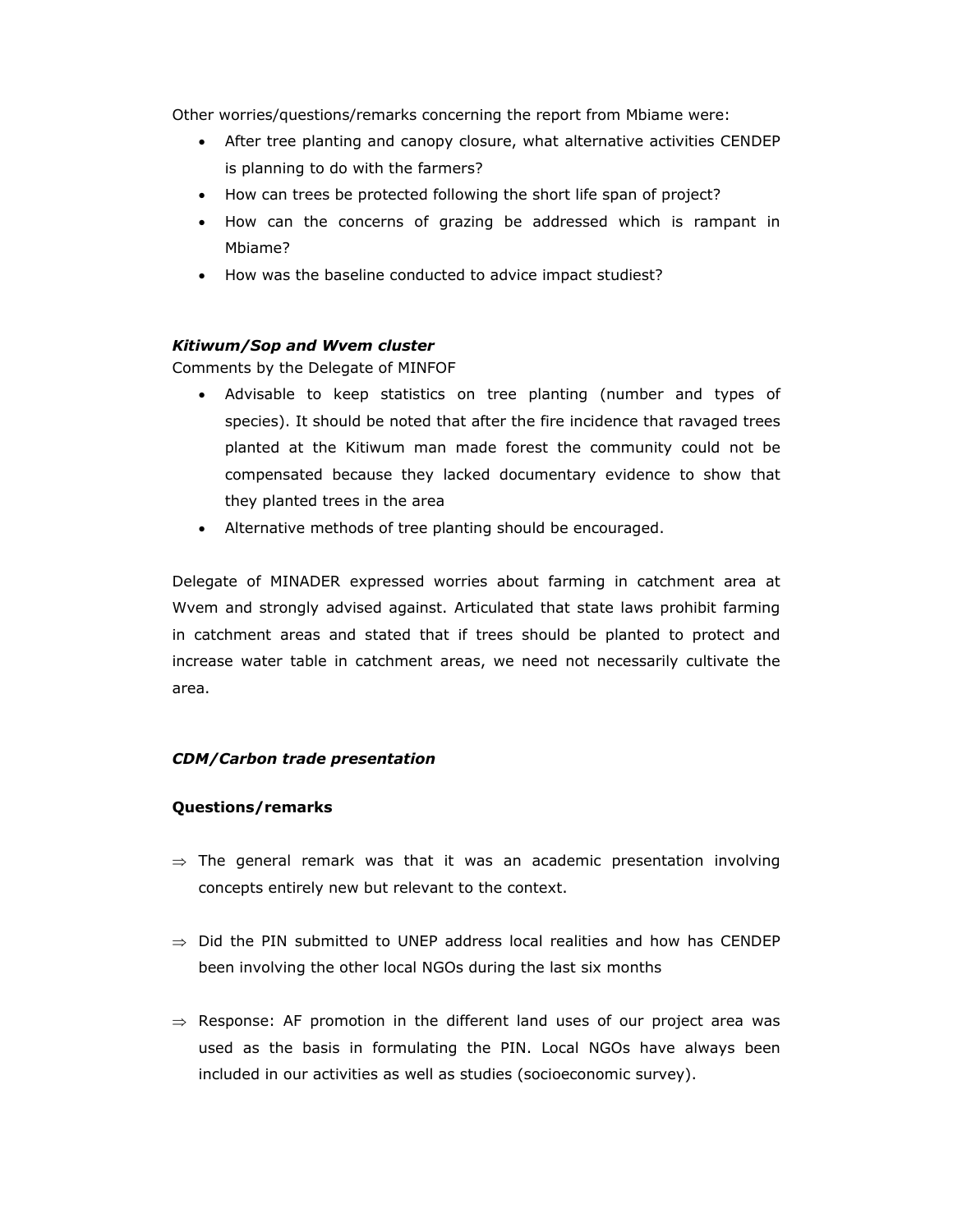⇒ Bui and Boyo divisions could potentially provide a total surface area of 24000ha for reforestation activities and hence qualify for any CDM project activity in the future

| Number         | Name                      | Village/NGO                                          |
|----------------|---------------------------|------------------------------------------------------|
| $\mathbf{1}$   | Maimo Valentine Yuven     | Wvem Water management Committee                      |
| $\overline{2}$ | Ntehyuka Vitalis          | Wvem Water Management Committee                      |
| 3              | Lawrence Mamou            | Wvem Water management Committee                      |
| $\overline{4}$ | Fedze Lawrence            | Wvem Water Management Committee                      |
| 5              | Lontum Felix              | Sop Water Management Committee                       |
| 6              | Romanus Kimfoi            | Sop Water Management Committee                       |
| $\overline{7}$ | <b>Wirsungnin Donatus</b> | Kitiwum                                              |
| 8              | Wirdzerem Emmanuel        | Tobin/KUDOC                                          |
| 9              | Njodzeka Gilbert          | Shisong Greencare                                    |
| 10             | Fai Kidze                 | Bui Bean Corn and Forestry                           |
| 11             | Niangle Jeremah           | <b>DD MINFOF</b>                                     |
| 12             | Tumi Emmanuel             | <b>DD MINEP</b>                                      |
| 13             | Lawir Felix               | <b>CENDEP</b>                                        |
| 14             | Periementah               | <b>CENDE</b>                                         |
|                | Ndzefemmegho              |                                                      |
| 15             | Youndjie Koleoko Gabriel  | <b>CENDEP</b>                                        |
| 16             | Fonba Eric Suika          | <b>CEPROCA</b>                                       |
| 17             | Ngong Gloria              | <b>CENDEP</b>                                        |
| 18             | Jivirka Ernestine F       | <b>CENDEP</b>                                        |
| 19             | Wirsiy Lawrence           | Sop Water Management Committee                       |
| 20             | Kongnyuy Joseph           | Kitiwum Water Management Committee                   |
| 21             | Suinyuy Jeanmarie         | Kitiwum Water Management Committee                   |
| 22             | Joachim Wiysenyuy         | Save the Young (Kumbo)                               |
| 23             | Nsadzeyuf Jude Leh        | Greenery (Kumbo)                                     |
| 24             | Nsai Domestella           | <b>Rifem Mbiame</b>                                  |
| 25             | Ngoran Cecilia Verye      | Mbiame 2 <sup>nd</sup> Deputy Mayor                  |
| 26             | Lainjo Vincent Mbinkar    | Rifem Mbiame Community Forest Project                |
| 27             | Lotam Alex                | Mbiame<br>Community<br>Forest<br>project<br>Chairman |
| 28             | Mbinkar Mary Njeer        | <b>Rifem Mbiame</b>                                  |

### *Annex 6: List of participants*